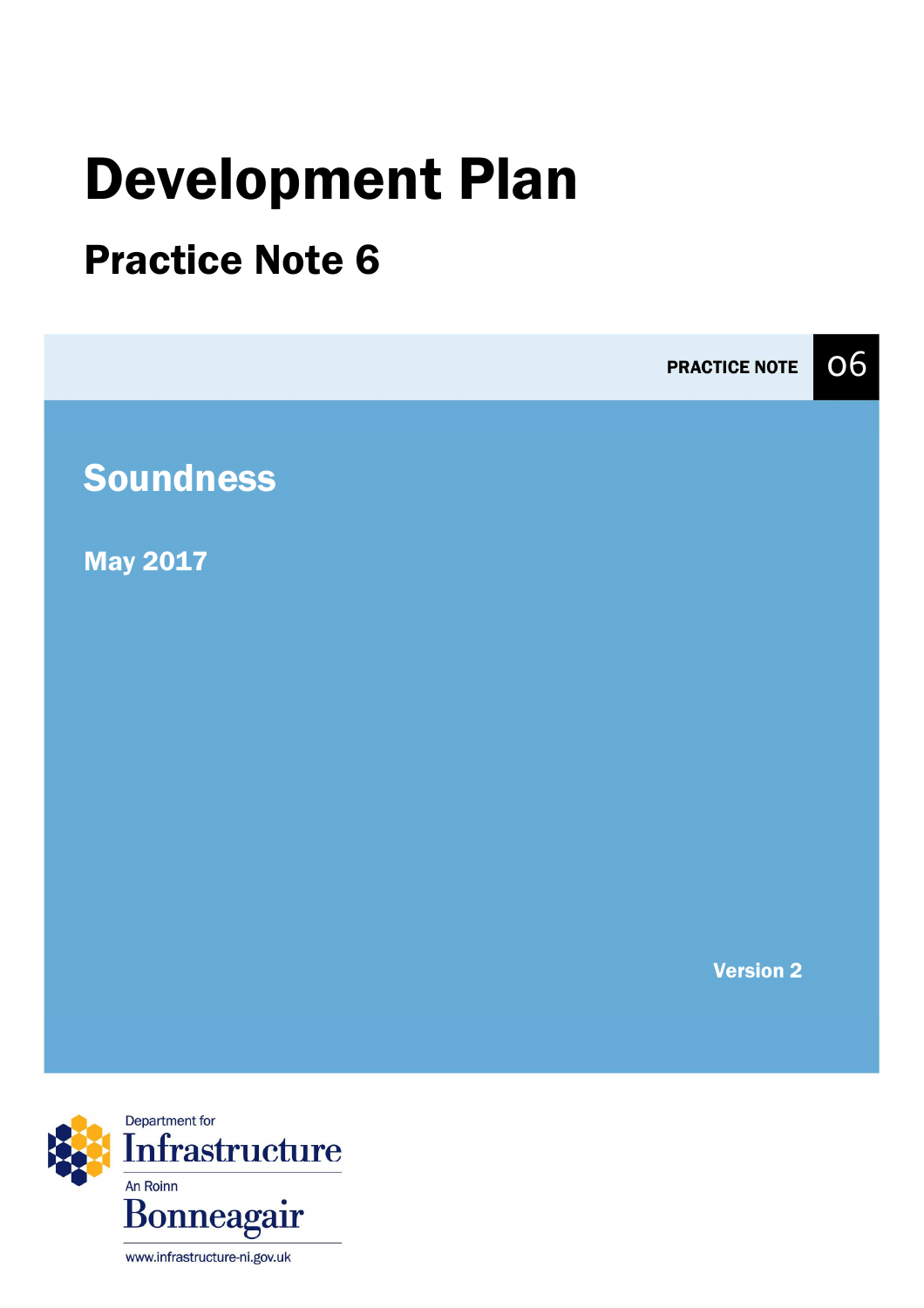#### **Preamble**

This Development Plan Practice Note is designed to guide planning officers and relevant users through the key requirements for soundness of local development plans and deals primarily with procedures as well as good practice. It forms part of a series of new practice notes stemming from the **Planning Act (Northern Ireland) 2011** [the 2011 Act] and any related subordinate legislation. The emphasis is very much on advice but where explicit legislative requirements must be followed these will be made clear.

Where appropriate this practice note will therefore highlight:

- Relevant legislation;
- Procedural guidance;
- Definitions;
- Best practice examples / relevant case law

This guidance is not intended to replace the need for judgement by planning officers in the local development plan making process. Nor is it intended to be a source of definitive legal advice. Reference should be made to the actual legislation referred to in this document and if any discrepancy or conflict exists between the Practice Note<sup>1</sup> and legislation the provisions of the legislation will prevail.

<sup>1</sup> Please ensure you are considering the most up to date version of Practice Note 6 available on the Planning Portal at www.planningni.gov.uk.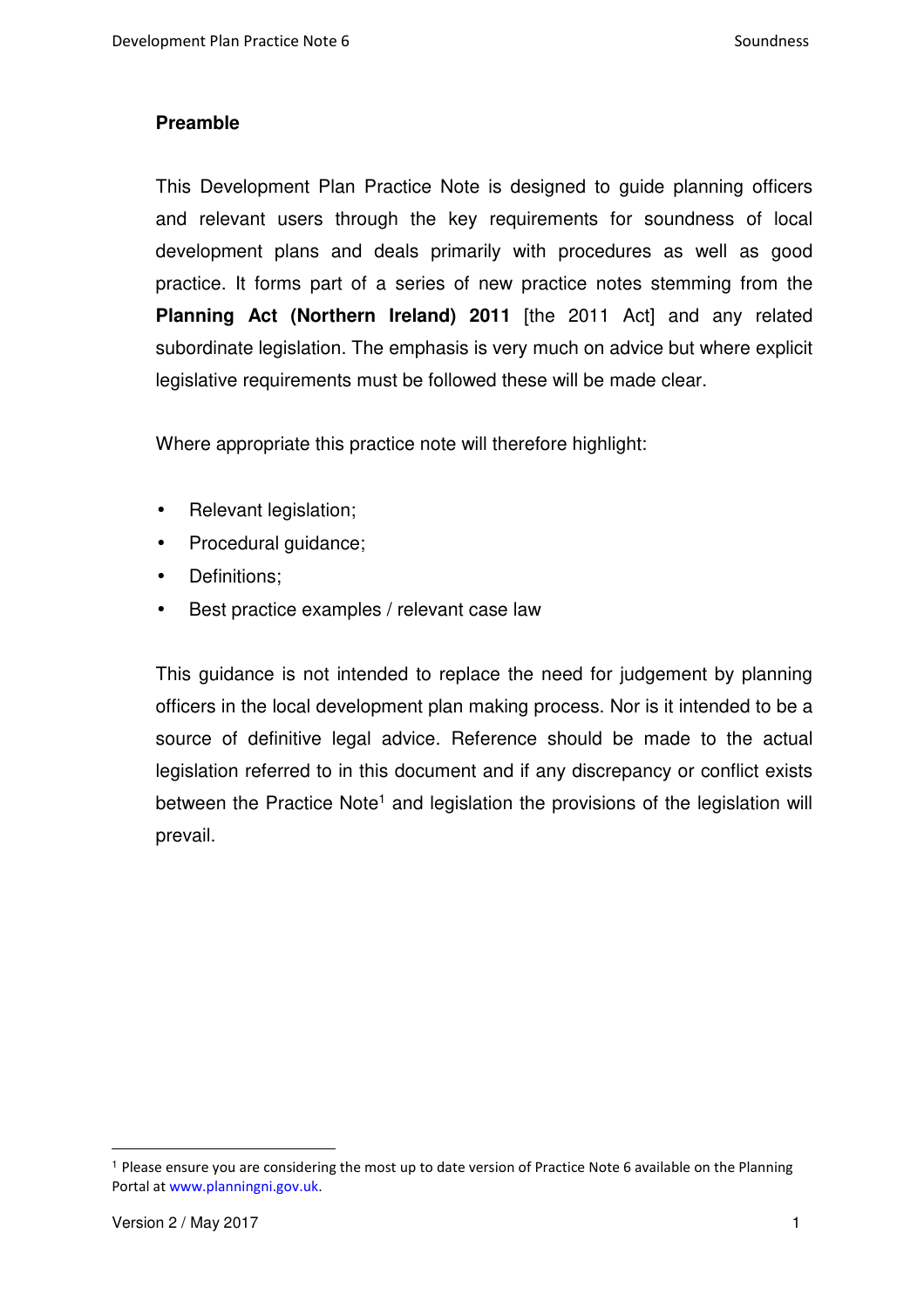#### **1.0 Introduction**

- 1.1 A key feature of the local development plan system is 'soundness' which requires the development plan document to be tested in terms of content, conformity and the process by which it is produced, at independent examination (IE). The concept of testing the 'soundness' of local development plans is based upon established practice in England and Wales. The tests of soundness are based upon three categories which relate to how the development plan document (DPD) has been produced, the alignment of the DPD with central government regional plans, policy and guidance, and the coherence, consistency and effectiveness of the content of the DPD.
- 1.2 It is considered that the introduction of this approach will provide a more effective basis for testing the DPD at independent examination which will focus on the soundness of the DPD as a whole rather than on individual representations on specific plan proposals, designations and zonings. In addition, specific requirements for the submission of representations e.g. requirement to demonstrate how any proposed changes meet the tests of soundness and sustainability objectives of the DPD, may also help reduce the number of speculative and unsubstantiated representations received. Consequently, the intention is that this creates a shorter and less adversarial IE process and speeds up the delivery of local development plans to provide greater clarity for developers and the community.
- 1.3 The introduction of a 'soundness' based approach for testing development plans will therefore have implications for many aspects of the plan process ranging from preparation and consultation right through to the IE and adoption of the DPD.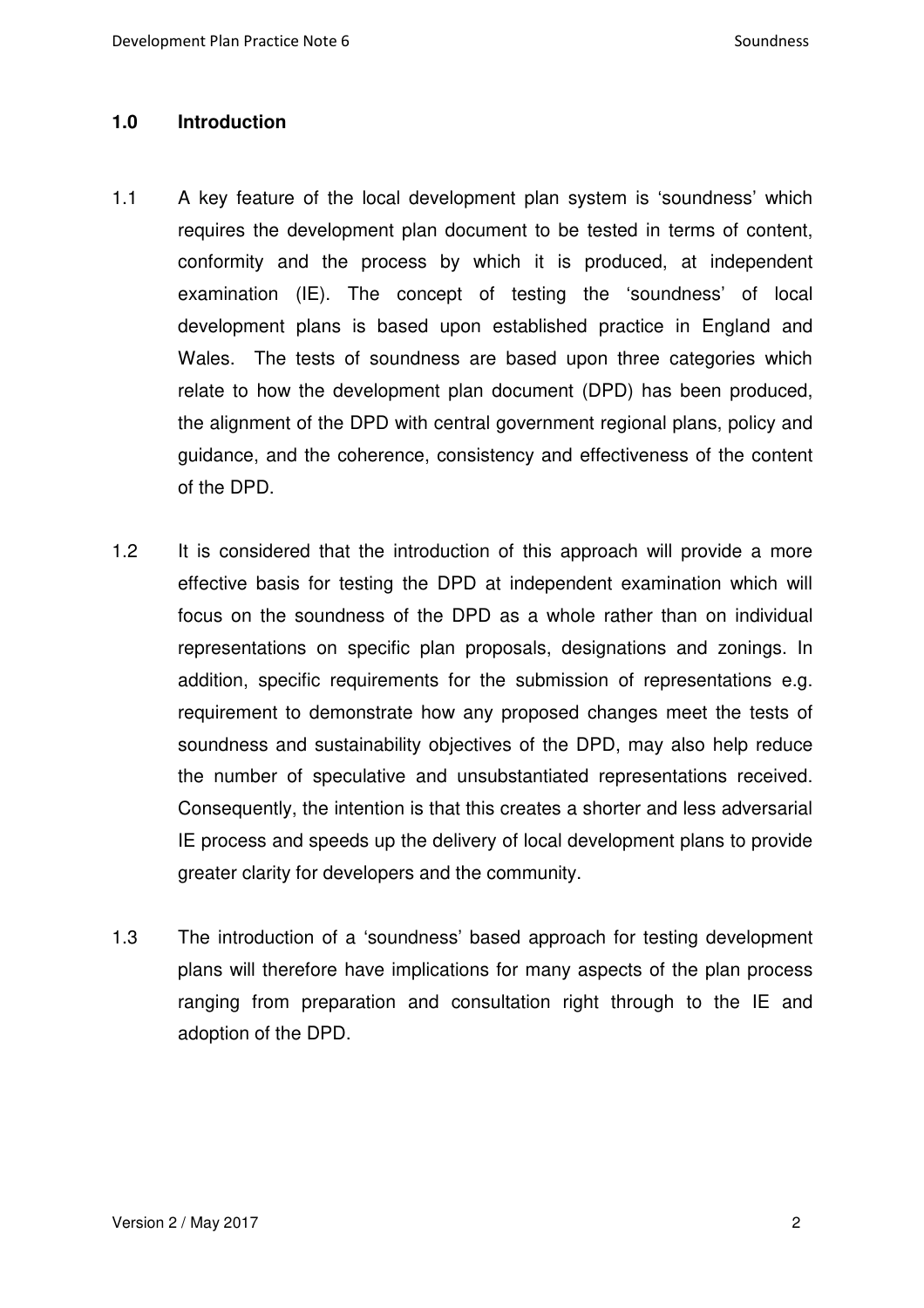#### **2.0 Legislative context**

- 2.1 **Part 2 of the 2011 Act** sets out the general requirements for local development plans. **Section 10 of the 2011 Act** deals with the IE of the DPD. A council must submit every DPD i.e. Plan Strategy and Local Policies Plan to the Department for IE. In particular, Section 10(2)(b) states that a council must not submit a DPD to the Department unless it considers that the document is ready for IE. Section 10(6) provides that the purpose of the IE is to determine, in respect of the DPD:
	- a) whether it satisfies the requirements relating to the preparation of the DPD; and
	- b) whether it is sound.
- 2.2 Furthermore, **Regulations 20 to 22 of the Planning (Local Development Plan) Regulations (NI) 2015 (LDP Regulations)** set out the requirements for the submission of documents for IE, the availability of submission documents and the publicity of the IE.

#### **3.0 Tests of soundness for development plan documents**

3.1 Soundness involves testing the principles, content and preparation process of the DPD against a list of key criteria. The following tests aim to provide a framework to assess the soundness of the DPD, whilst taking account of all relevant procedural, legislative and policy considerations.

#### Procedural tests

- P1 Has the DPD been prepared in accordance with the council's timetable and the Statement of Community Involvement?
- P2 Has the council prepared its Preferred Options Paper and taken into account any representations made?
- P3 Has the DPD been subject to sustainability appraisal including Strategic Environmental Assessment?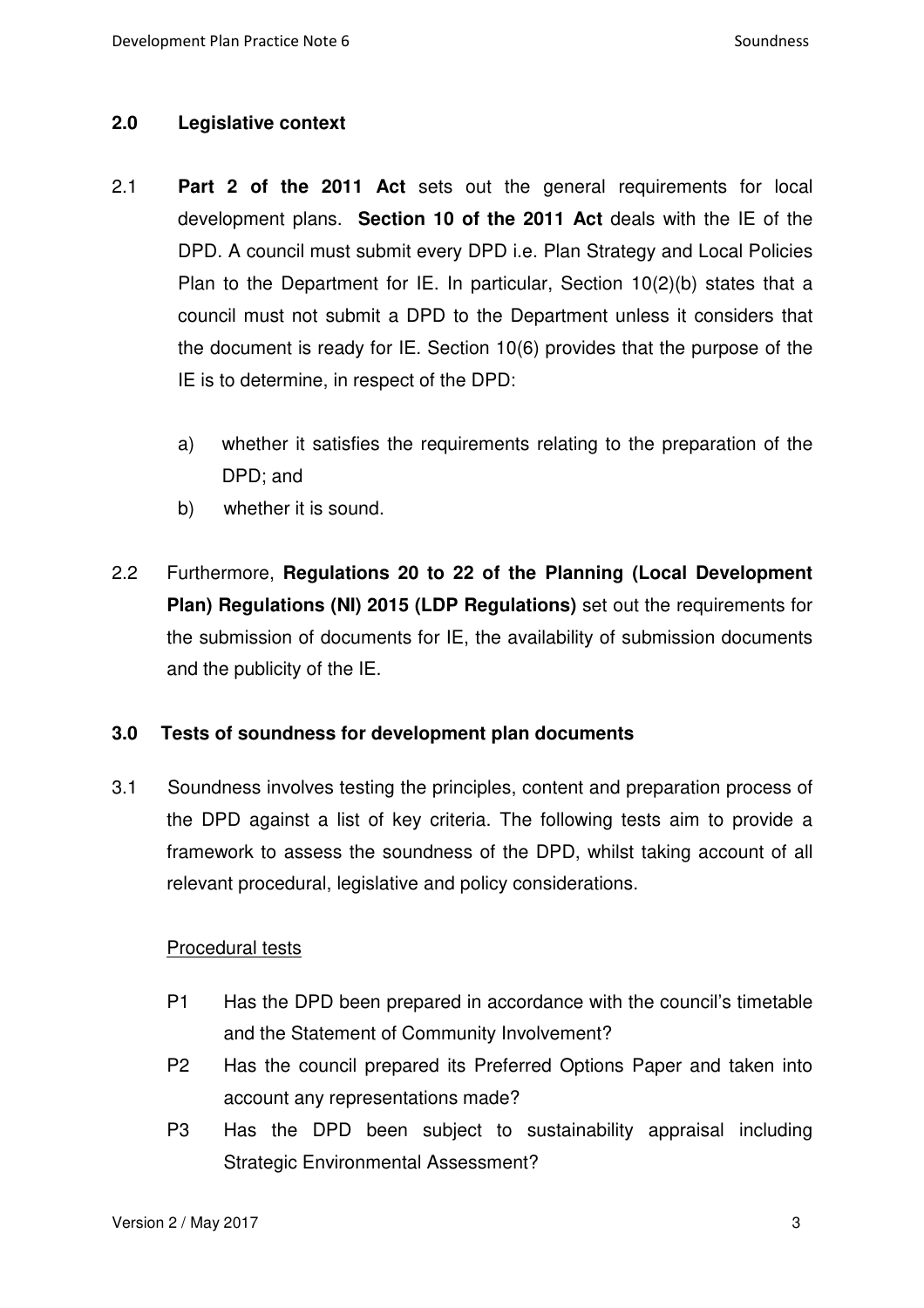P4 Did the council comply with the regulations on the form and content of its DPD and procedure for preparing the DPD?

#### **Consistency tests**

- C1 Did the council take account of the Regional Development Strategy?
- C2 Did the council take account of its Community Plan?
- C3 Did the council take account of policy and guidance issued by the Department?
- C4 Has the plan had regard to other relevant plans, policies and strategies relating to the council's district or to any adjoining council's district?

#### Coherence and effectiveness tests

- CE1 The DPD sets out a coherent strategy from which its policies and allocations logically flow and where cross boundary issues are relevant it is not in conflict with the DPDs of neighbouring councils;
- CE2 The strategy, policies and allocations are realistic and appropriate having considered the relevant alternatives and are founded on a robust evidence base;
- CE3 There are clear mechanisms for implementation and monitoring; and
- CE4 It is reasonably flexible to enable it to deal with changing circumstances.

#### **4.0 Consideration of soundness in the preparation of a DPD**

4.1 The purpose of an IE in respect of a DPD is to determine whether it satisfies certain legislative requirements and whether it is sound. As a council must not submit a DPD to the Department unless it considers it to be ready for IE, it must ensure that the DPD will stand up to examination and be shown to be sound. There is no presumption of soundness in legislation for a DPD. Under section 10 of the 2011 Act it is for the independent examiner to consider whether a DPD is sound or not and report thereon to the Department for consideration after the IE. Those who wish to make representations should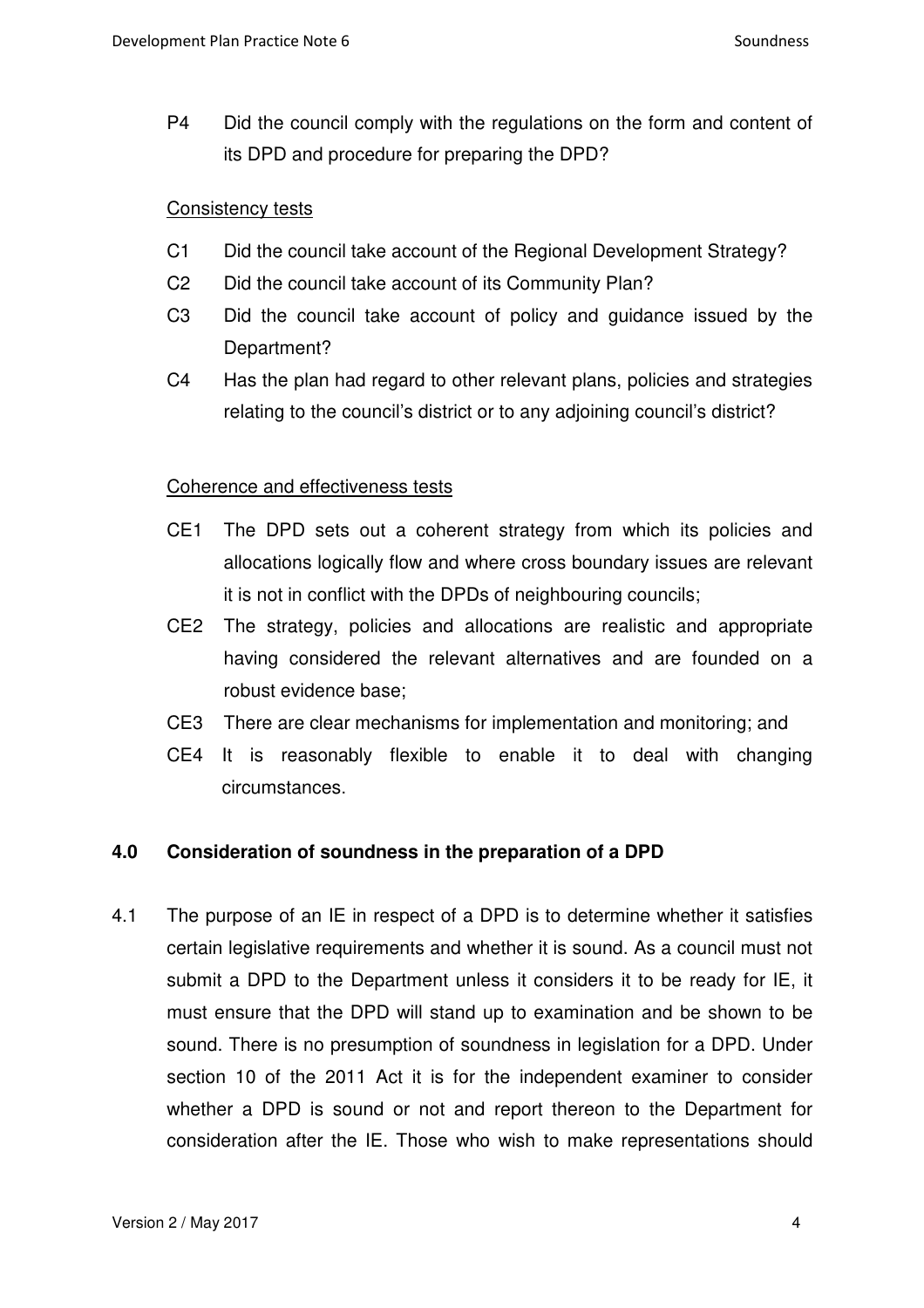focus on why the DPD is not sound and how any proposed changes make the DPD sound.

- 4.2 Furthermore, as the tests of soundness relate to content, conformity and the process by which a DPD is produced, it is imperative that a council takes all necessary steps to incorporate soundness throughout the DPD process rather than leaving it to the final stages of preparation. This will help prevent the DPD being found unsound as a result of independent examination which will have time and resource implications for all parties involved in the LDP process.
- 4.3 A council should therefore rigorously assess their DPD throughout the course of its preparation to ensure that it meets the tests of soundness. Whilst not a mandatory requirement, it is considered good practice to use a checklist to provide a comprehensive and reliable record or audit of the evidence to demonstrate how a council considers it has met each of the tests of soundness. It is recommended that this information is recorded at each stage of DPD preparation when relevant evidence is readily at hand and also to spread this work over the course of the preparation process rather than compiling it at the same time as the submission of the DPD. This will also help to highlight areas which may need further consideration and ensure that the DPD is as robust as possible prior to the submission of the DPD to the Department for IE.
- 4.4 A checklist may also help to speed up the IE process and make it more efficient by linking the relevant evidence used to justify particular aspects of soundness being scrutinised by the independent examiner, particularly if a large volume of information needs to be considered. Furthermore, to assist access to the relevant evidence, the checklist may include hyperlinks to the appropriate document. Appendix 1 provides an example of a checklist from Planning Inspectorate Wales which sets out key questions and evidence which may be used to test the soundness of a DPD. A council may wish to adapt this checklist to show how their DPD meets each test of soundness as well as all relevant legislative requirements for the DPD. Further to paragraph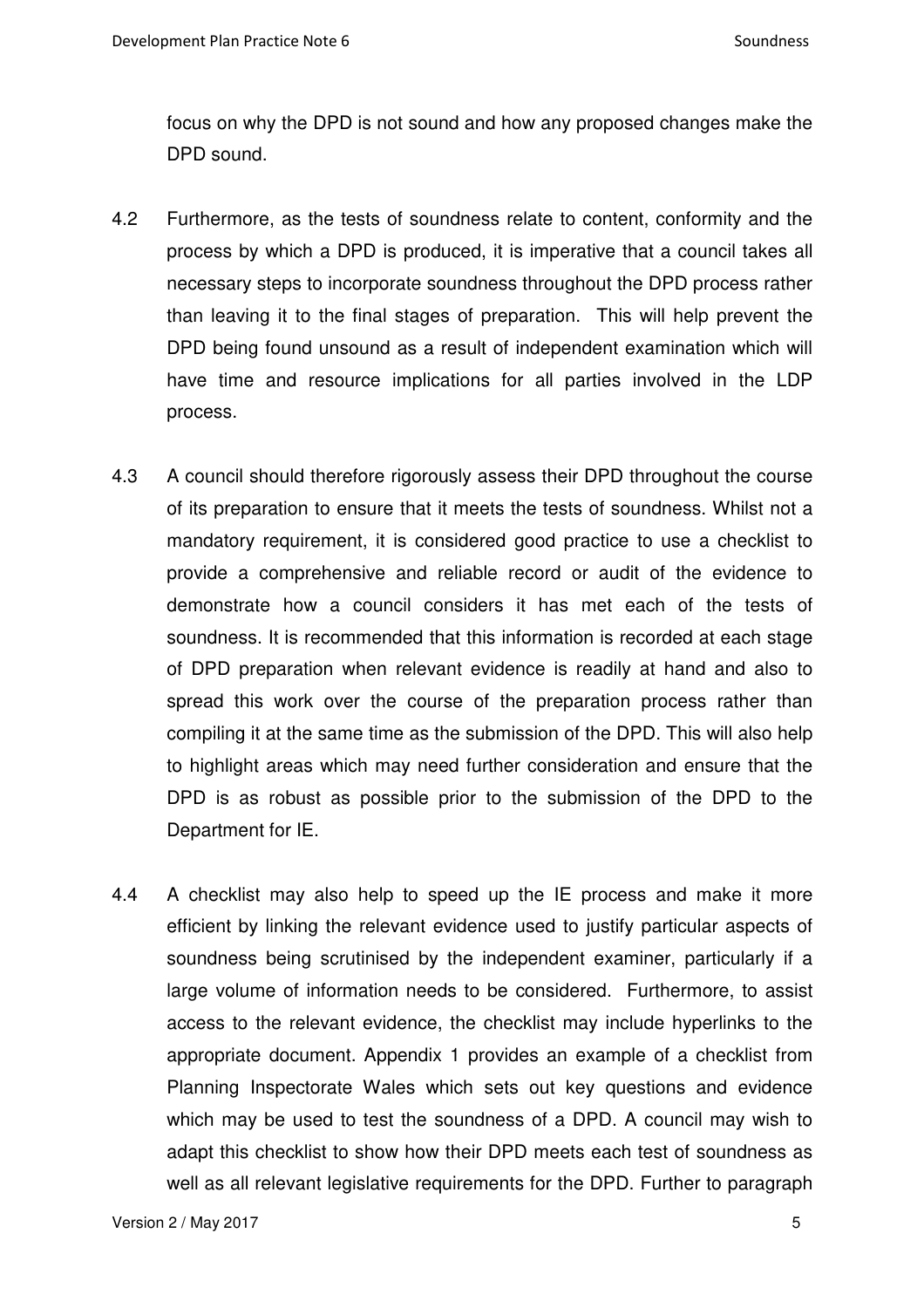1.2 of the Introduction which states that the concept of testing the 'soundness' of local development plans is based upon established practice in England and Wales, it is important to note that they have somewhat different legislative requirements and soundness tests in relation to LDPs and the evidence base needed to support a LDP in Northern Ireland will not, therefore, be exactly the same as in those jurisdictions.

#### **5.0 Criteria in meeting the tests of soundness**

- 5.1 Whilst the term 'sound' is not defined in the 2011 Act, it may be considered in this context within its ordinary meaning of 'showing good judgement' and 'able to be trusted' and within the context of fulfilling the expectations of legislation<sup>2</sup>. The following section deals with each of the tests of soundness in more detail. Whilst, possible evidence is suggested for each test, these examples do not constitute an inclusive and definitive list. It is a matter for a council to decide the most appropriate evidence to demonstrate how it has met each test of soundness.
- 5.2 Although the tests of soundness are based upon three categories procedural, consistency, coherence and effectiveness, there is a degree of overlap in terms of the criteria used for each test. The purpose of the IE will be to examine how the DPD meets each test and determine whether the DPD is sound as a whole.

#### 5.3 Procedural Tests

P1 Has the DPD been prepared in accordance with the council's timetable and the Statement of Community Involvement?

<sup>2</sup> Planning Inspectorate Wales: A Guide to the Examination of Local Development Plans.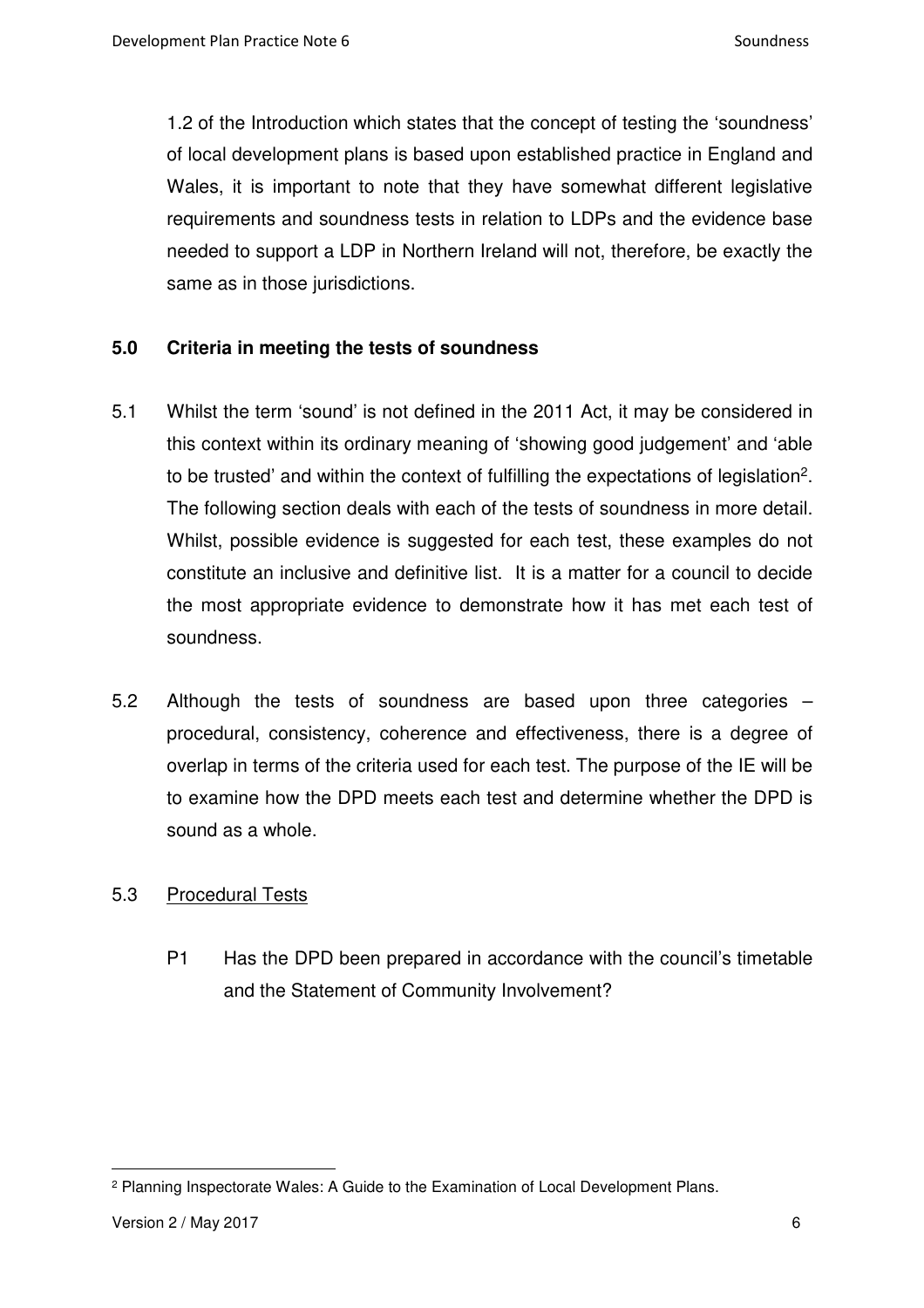#### **Timetable**

- 5.3.1 The timetable is a public statement of a council's programme for the production of its local development plan. Section 7 of the 2011 Act requires a council to prepare, and keep under review, a timetable for the preparation and adoption of the local development plan. Sections 8(4)(a) and 9(4)(a) require both the Plan Strategy and Local Policies Plan to be prepared in accordance with the timetable. Regulations 5 to 8 of the LDP Regulations set out the requirements for the preparation, form and content, agreement and availability of the timetable.
- 5.3.2 In addition to legislative requirements, a council should also ensure that the preparation of the DPD has met the indicative dates as set out in the timetable<sup>3</sup>. In circumstances, where there have been delays to the timetable, a council should provide reasons for the delay and provide a revised timetable where relevant. It is recommended that a council prepares a chronological timeline to set out the key dates, particularly for the stages of preparation and public consultation on the DPD. This should demonstrate how it has met its requirements as set out in the timetable and also provide part of the evidence base for this test of soundness. Examples of evidence may include letters of engagement with the PAC / consultation bodies, public notices, and delivery / public consultation of key stages of the DPD within the required timescale.

#### Statement of Community Involvement

5.3.3 The purpose of the Statement of Community Involvement (SCI)<sup>4</sup> is to outline how a council proposes to engage the community and stakeholders in exercising its planning functions. Section 4 of the 2011 Act requires a council to prepare a SCI. Sections 8(4)(b) and 9(4)(b) require both the Plan Strategy and Local Policies Plan to be prepared in accordance with the SCI. The Planning (Statement of Community Involvement) Regulations (NI) 2015 set

<sup>3</sup> Development Plan Practice Note 3: Timetable.

<sup>4</sup> Development Plan Practice Note 2: Statement of Community Involvement.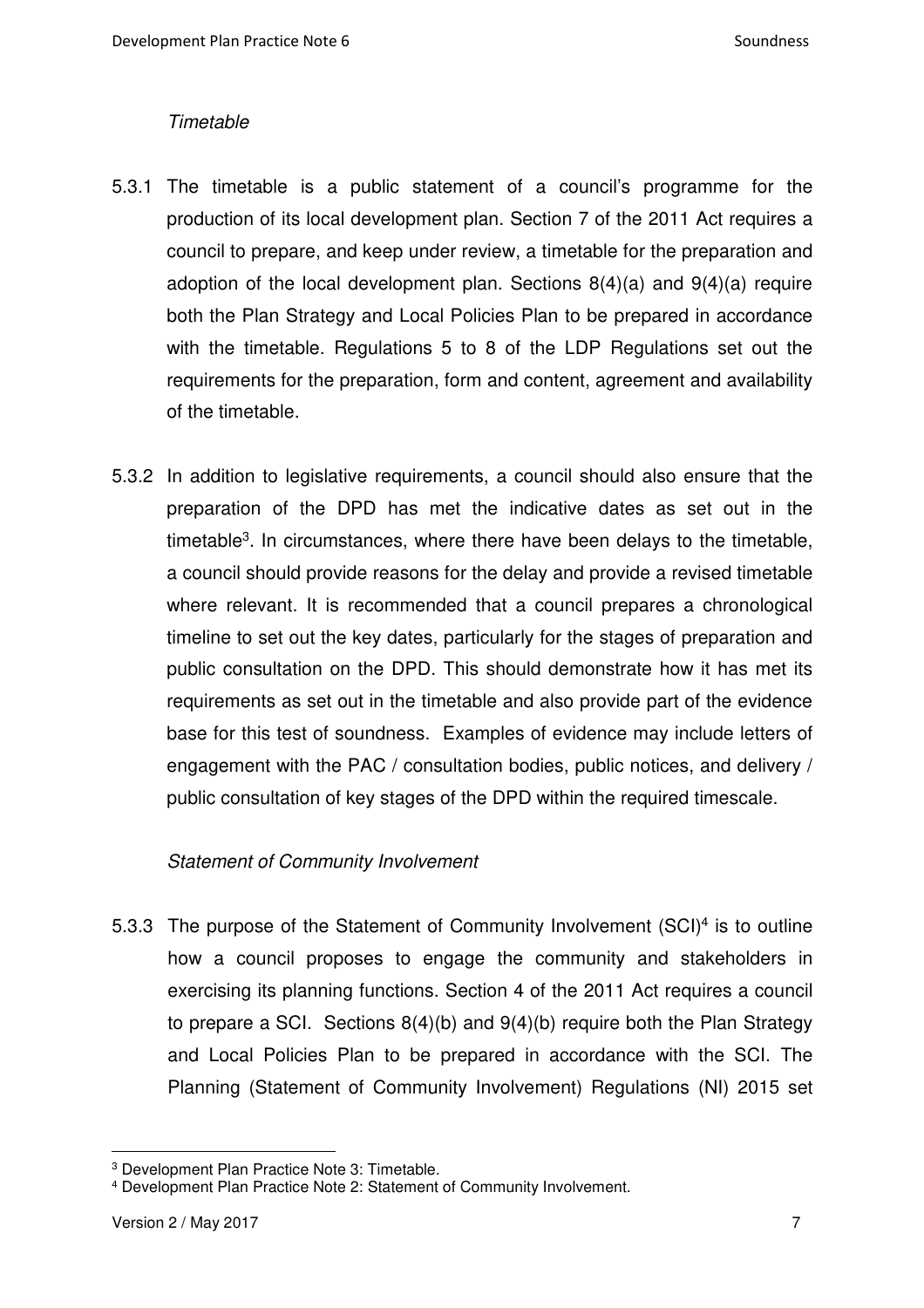out the requirements for the form and content, consultation and agreement of the SCI.

- 5.3.4 In addition to legislative requirements, a council should be able to demonstrate how it has met the proposals for community and stakeholder involvement as set out in the SCI. This may include key dates for inspection and public consultation on the preferred options paper and Plan Strategy or Local Policies Plan, various methods undertaken to engage with community and stakeholders, public notices, relevant technical supplements for the DPD e.g. community consultation participation report. Furthermore, if a council has undertaken anything in addition to the minimum statutory requirements such as public consultation on the SCI itself, it must also be able to demonstrate that it has met these requirements at IE.
	- P2 Has the council prepared its Preferred Options Paper (POP) and taken into account any representations made?
- 5.3.5 A council must prepare a POP<sup>5</sup> to inform interested parties and individuals on the matters that may have a direct effect on the plan area and to set out possible options for development as well as a council's preferred option. Section 3 of the 2011 Act Survey of District requires a council to keep under review the matters which may be expected to affect the development of its district or the planning of that development. Part 3 of the LDP Regulations sets out the requirements for the preparation of the POP.
- 5.3.6 Regulation 9 requires a council to engage with the consultation bodies for the purpose of generating alternative strategies and options and to take account of any comments received in the preparation of the POP. Regulations 10 and 11 set out the requirements in relation to availability and public consultation on the POP, respectively.

<sup>5</sup> Development Plan Practice Note 5 Preferred Options Paper.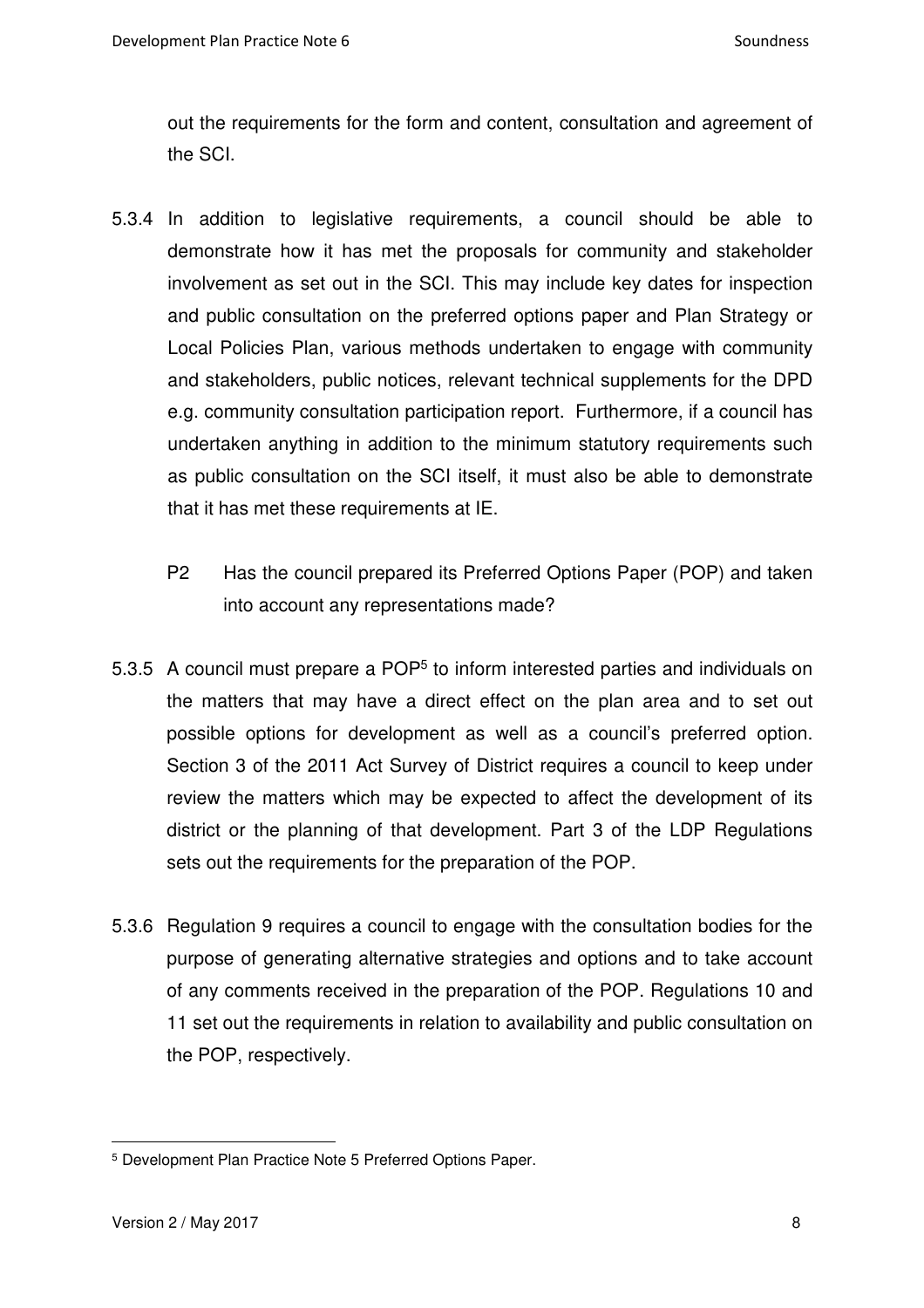- 5.3.7 A council must be able to demonstrate that it has met legislative requirements for the preparation, availability and public consultation on the POP. In preparing the POP, a council should be able to provide evidence of engagement with the consultation bodies and the public as well as how it has considered any comments and representations received as a result of this process.
- 5.3.8 Furthermore, in terms of the content of the POP, a council should be able to justify its preferred options by referring to evidence such as baseline information obtained through survey, research and the consultation and engagement process. An audit of this information may be provided through technical supplements. In addition, the assessment of alternatives or options as part of the sustainability appraisal of the DPD will also help to justify a council's preferred options as it should set out an objective appraisal process taking account of the evidence base and objectives for the LDP. The process of how a council arrived at its preferred options should be made evident to the independent examiner in order to determine if the POP and a council's consideration of representations meets the test of soundness.
	- P3 Has the DPD been subject to sustainability appraisal including Strategic Environmental Assessment?
- 5.3.9 The purpose of  $SA<sup>6</sup>$  is to promote sustainable development through the integration of social, environmental and economic considerations into the preparation plans and programmes such as local development plans. Section 5 of the 2011 Act requires any person who exercises any function in relation to local development plans to do so with the objective of furthering sustainable development. Furthermore, Sections 8(6) and 9(7) of the 2011 Act 2011 require an appraisal of sustainability to be carried out for the Plan Strategy and Local Policies Plan, respectively.

<sup>6</sup> Development Plan Practice Note 4 Sustainability Appraisal incorporating Strategic Environmental Assessment.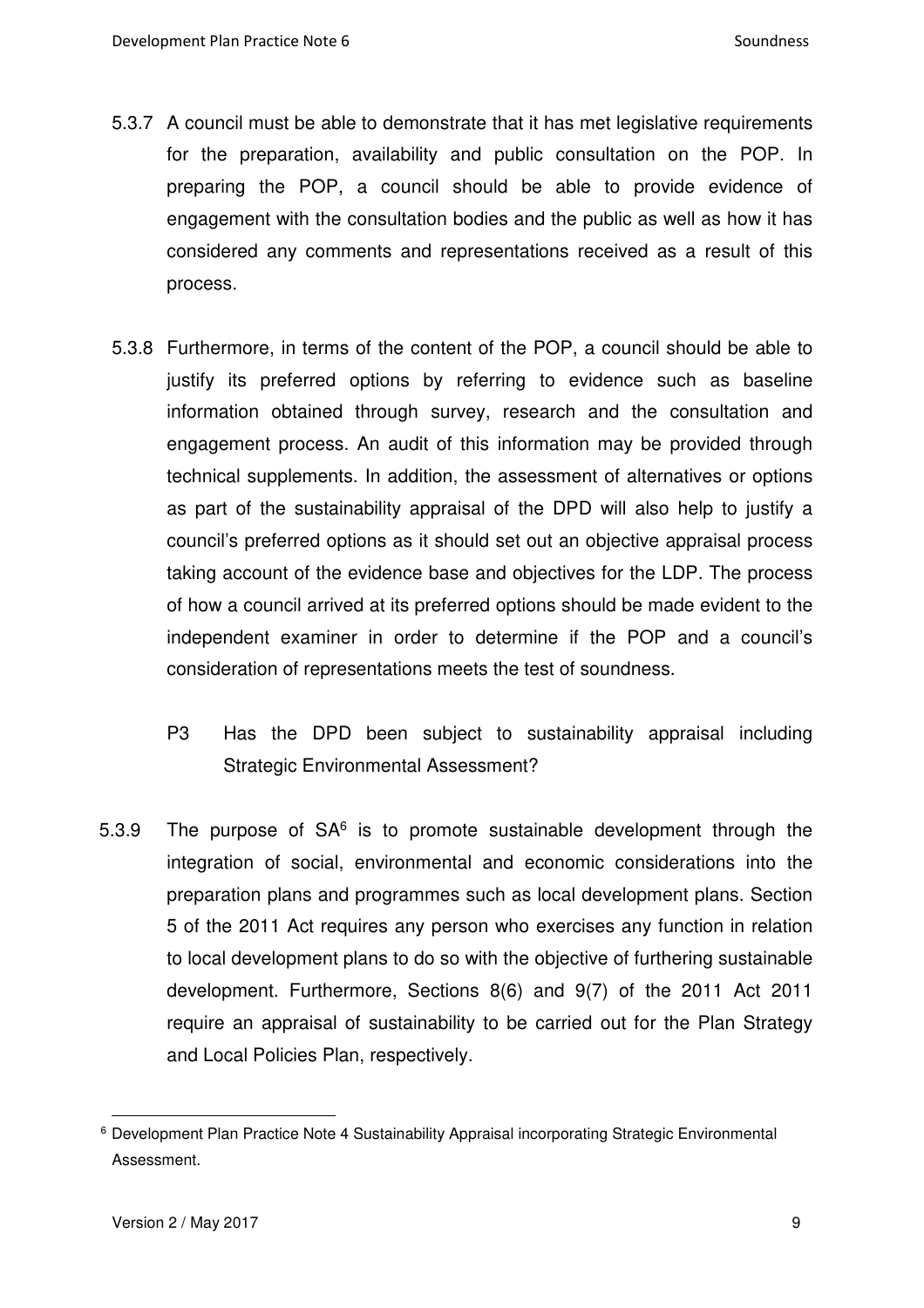- 5.3.10 As the sustainability appraisal (SA) for each DPD will incorporate an assessment of environmental effects, it must also comply with the requirements of the European Directive 2001/42/EC and on the assessment of effects of certain plans and programmes on the environment (SEA Directive) and the Environmental Assessment of Plans and Programmes Regulations (Northern Ireland) 2004.
- 5.3.11 A council must be able to demonstrate that it has met all the legislative requirements regarding SA and SEA. In particular, a council should provide evidence of engagement with the consultation body regarding to the scope and level of detail of the assessment (Scoping Report), SA reports for each stage preparation leading up to the draft DPD, keys dates / public notices for public consultation and details of how any responses received were considered in the preparation of the DPD.
- 5.3.12 In addition, as both the SA/SEA assessment and content of the SA/SEA report will provide a fundamental part of the evidence base, it is likely that they will be examined throughout the course of the IE if considered relevant to other tests of soundness. A council must therefore ensure that the SA/SEA justifies the policies and proposals of the DPD and is robust enough to withstand detailed scrutiny at independent examination.
	- P4 Did the council comply with the regulations on the form and content of its DPD and procedure for preparing the DPD?

#### Form and Content of the DPD

5.3.13 Sections 8(2) and 9(2) of the 2011 Act set out requirements for the content of the Plan Strategy<sup>7</sup> and Local Policies Plan<sup>8</sup>, respectively and also provide for the making of regulations. Part 4 of the LDP Regulations set out the minimum

<sup>7</sup> Development Plan Practice Notes 7 Plan Strategy.

<sup>8</sup> Development Plan Practice Notes 8 Local Policies Plan.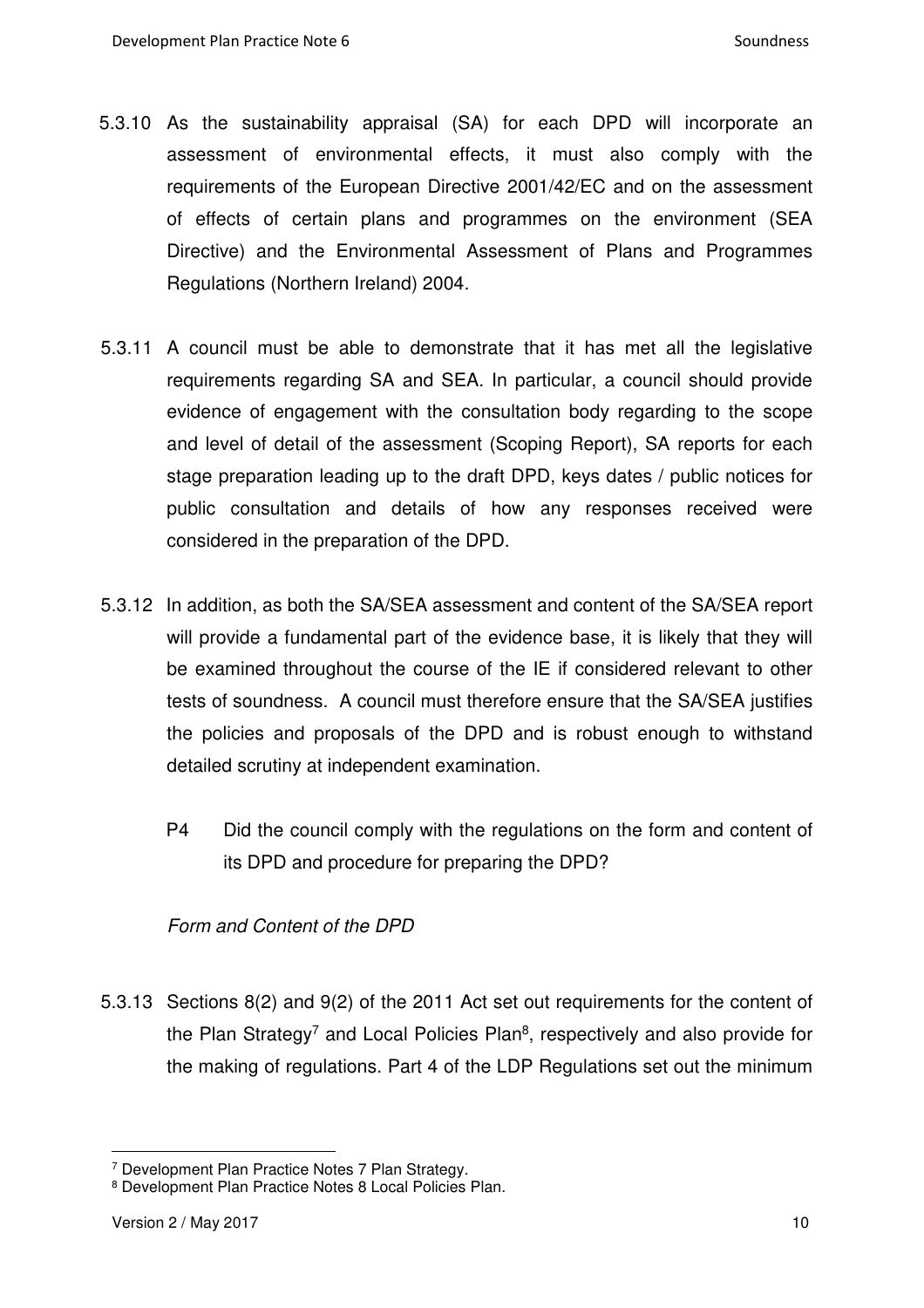standards and more detailed requirements regarding the form and content of the DPD.

- 5.3.14 Regulations 12 and 13 of the LDP Regulations set out statutory requirements in terms of form and content of a DPD. These requirements should be clearly set out in the PS and LPP in order to enable the independent examiner to assess the DPD as efficiently as possible. In particular the DPD should indicate those parts of the document which comprise policies and those parts which comprise reasoned justification. A council must also ensure that the DPD meets the requirements with regard to the proposal maps which should set out the policies and proposals of the DPD spatially.
- 5.3.15 Furthermore, Regulation 14 of the LDP Regulations requires a council to take additional matters into account with the objective of preventing major accidents and limiting the consequences of such accidents by giving due consideration to Directive 96/82EC on the control of major –accident hazards involving dangerous substances. A council must be able to provide evidence of its consideration of all relevant issues in the preparation of the DPD. Technical supplements and comments from relevant consultation bodies may be used as the evidence base to justify the content of the DPD.
- 5.3.16 Schedule 2 of the EAPP (NI) Regulations 2004 sets out the information to be included in an environmental report. A council must consider this information as part of its sustainability appraisal in the preparation of its DPD. It is recommended that a council's consideration of all relevant matters and the implications these may have for the DPD is included as part of its evidence base provided by the SA report.

#### Procedure for preparing the DPD

5.3.17 Part 5 of the LDP Regulations sets out the minimum standards and more detailed requirements regarding the procedure for the preparation of the DPD. A council should undertake a thorough check to ensure that all procedural and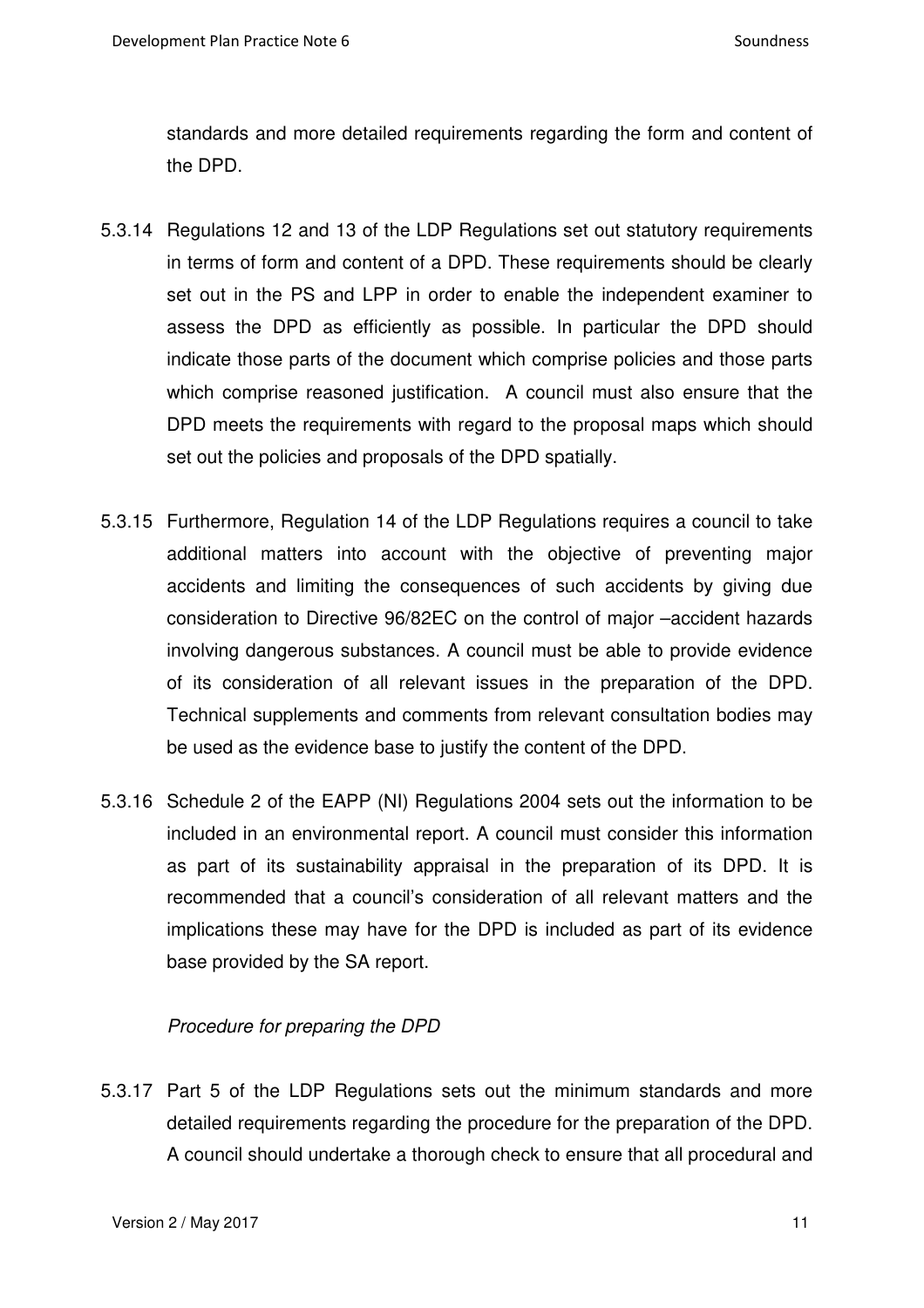information requirements have been met and provide evidence to demonstrate this accordingly.

- 5.3.18 Regulations 15 to 23 set out detailed requirements in relation to the availability of the DPD, public consultation, representations<sup>9</sup>, site specific policy representations, independent examination and procedures for withdrawal. It is recommended that a council prepares a chronological timeline to set out the key dates, particularly for the availability and public consultation on the DPD. This should demonstrate how it has met its statutory requirements by providing evidence, including copies of all public notices for each stage of the DPD procedure and details of where the DPD was made available for inspection. A council must also provide evidence that it has made representations available for inspection, undertaken public consultation on site specific policy representations where necessary and made counter representations available for inspection.
- 5.3.19 Regulations 20 to 22 set out the procedures and information required for the submission of documents for IE, the availability of submission documents and the publicity of the IE. Regulation 20(2) lists the documents required for the submission of the DPD for IE, including the SA report and SCI. A council must also prepare a summary of the main issues raised by representations to the POP and show how these issues have been taken into account in the preparation of the DPD.
- 5.3.20 A council may also submit any other information which it considers relevant. This will be particularly important in instances where it may be necessary to justify a specific policy for the local area or a departure from regional policy. The information provided should demonstrate to the independent examiner that a council has gone through proper preparation procedures, public consultation, and considered the environmental, social and economic effects of the policies and proposals in the preparation of its DPD.

<sup>9</sup> Development Plan Practice Notes 9 Submission and Handling of Representations.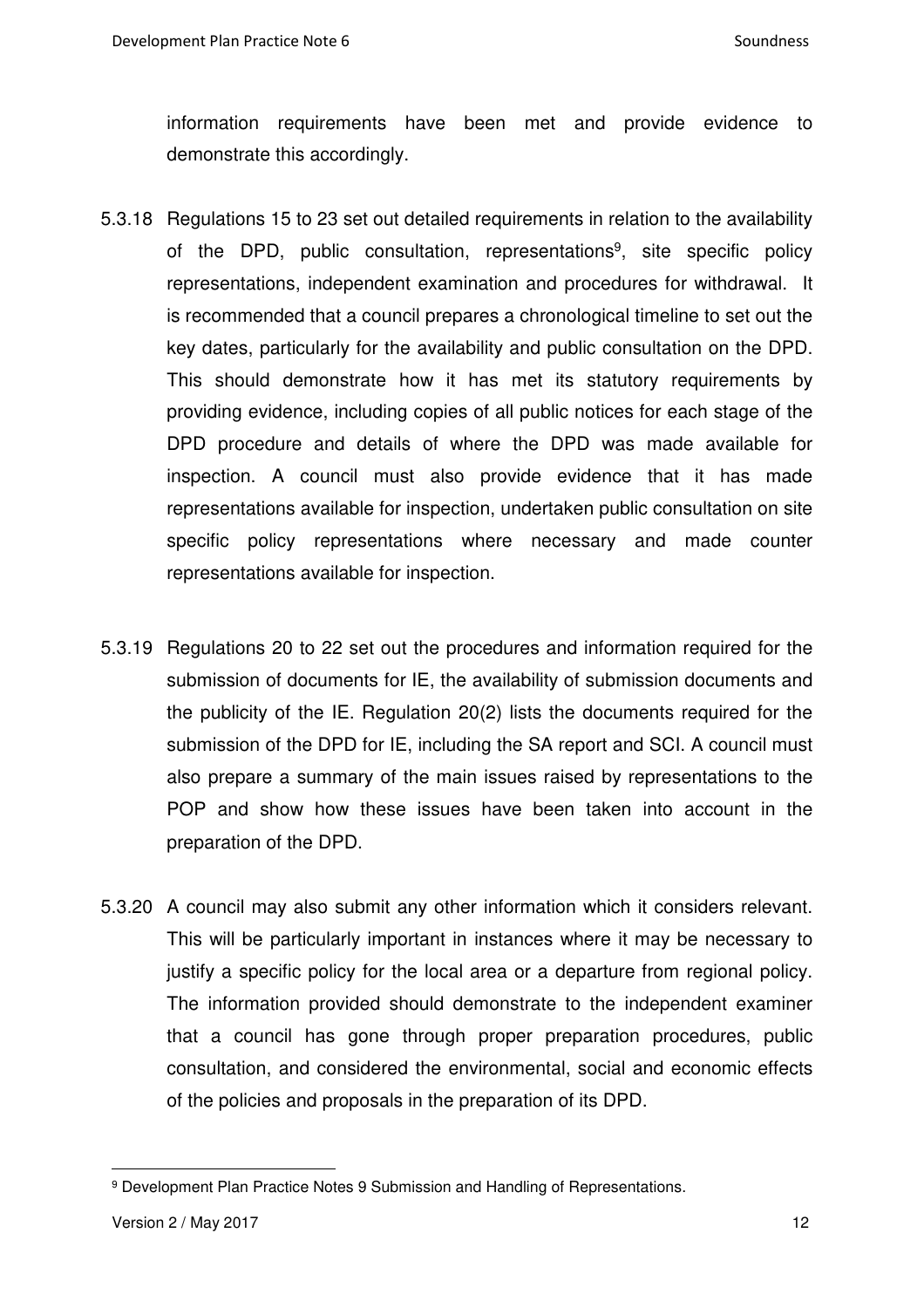5.3.21 Regulation 21 and 22 of the LDP Regulations set out the requirements for the availability of submission documents and the publicity of the independent examination. Following submission of the DPD and associated documents to the Department, a council must make the submission documents available for inspection and notify consultation bodies and any person who has made a representation and / or counter representation to the DPD. A council should provide evidence that it has undertaken these requirements such as key dates for inspection, any public notices and copies of correspondence concerning the above matters. Development Plan Regulation 22 deals with the publicity of the IE to ensure that all parties involved are notified of the time and place and the details of the independent examiner within the required timescale.

#### 5.4 Consistency tests

- C1 Did the council take account of the Regional Development Strategy?
- 5.4.1 The RDS sets the context in which to make policy and development decisions in order to achieve sustainable development throughout the region. It contains regional strategic guidance to provide long term policy direction in relation to the economy, society and environment and spatial framework guidance tailored to each component of the spatial planning framework. Sections 8(5)(a) and 9(6)(a) of the 2011 Act require a council to take account of the RDS in the preparation of the Plan Strategy and Local Policies Plan, respectively.
- 5.4.2 A council should ensure that the objectives, policies and proposals contained within the DPD have taken account of the regional and spatial guidance in the RDS and provide evidence as to how this has been undertaken. In preparing the DPD, a council should be able to show how policy formulation and development has taken account of the RDS. Therefore, relevant strategic guidance of the RDS should be referred to throughout the DPD to show the linkage between policies and proposals and how they help to implement the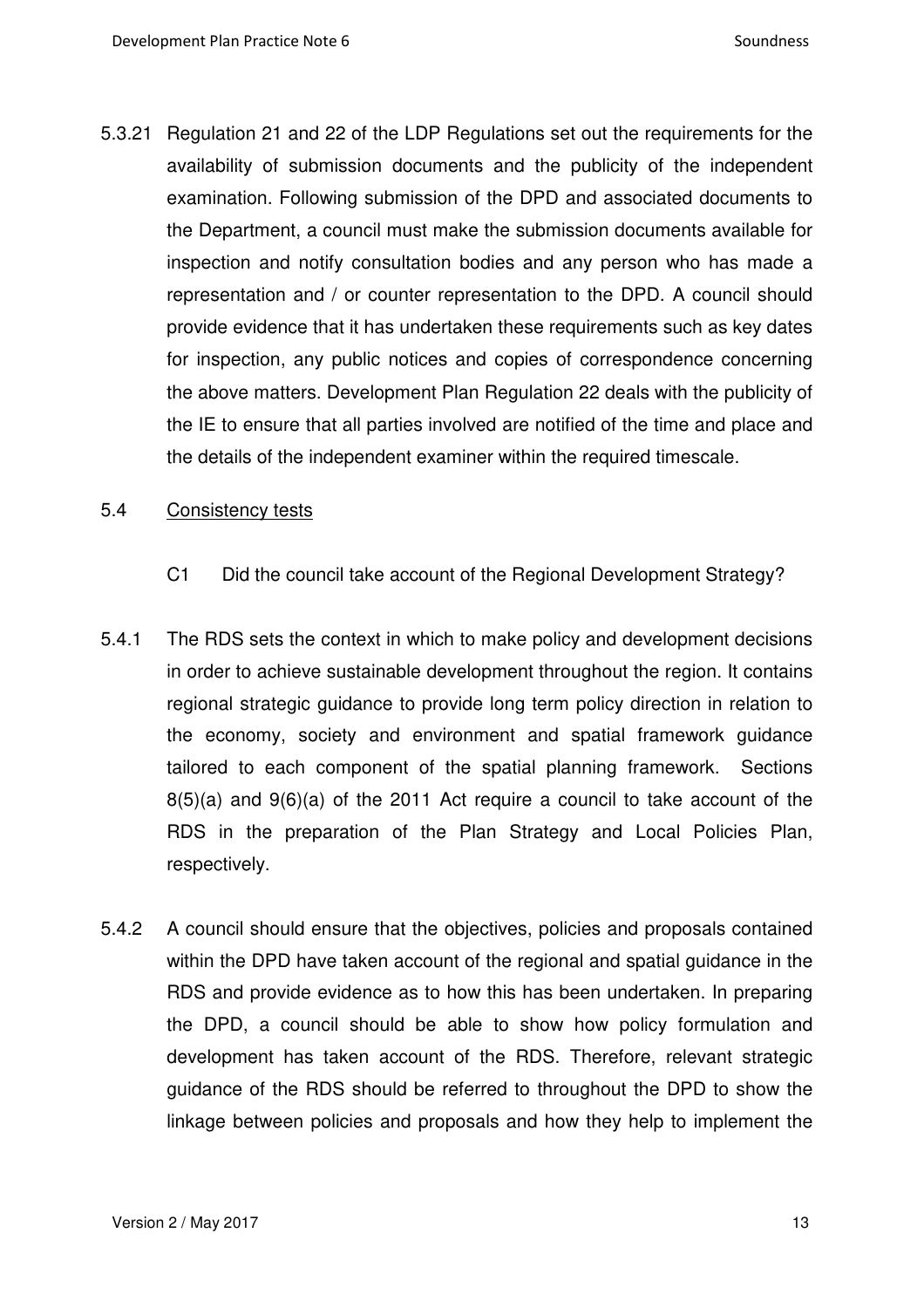higher level vision, aims and objectives of the RDS. Technical supplements may also be used as the evidence base to justify the content of the DPD.

5.4.3 Further evidence should also be provided by the SA report which must contain a review of the RDS as well as other regional and local policies, plans and programmes which provided the context for the preparation of the plan and influenced the options considered. In addition, there may be instances where, due to local circumstances, a council has included policies and proposals which may not be consistent with the RDS. In this case, a council must be able to provide robust evidence of a local justification for departure.

C2 Did the council take account of its Community Plan?

- 5.4.4 The Local Government Act 2014 introduces a statutory link between the community plan and a council's LDP. Section 77(2) of the Local Government Act requires a council to take account of its 'current community plan' in that it amends Section 8 and 9 of the 2011 Act to reflect this requirement. Therefore, in preparing the Plan Strategy or Local Policies Plan, a council must take account of the relevant community plan.
- 5.4.5 Community planning is a process whereby councils, statutory bodies and communities themselves work together to develop and implement a shared vision for their area. It involves service and function delivery to produce a community plan that sets out the direction of a council area which promotes community cohesion and improves the quality of life for all its citizens. The DPD will provide a spatial expression to the community plan, thereby linking public and private sector investment through the land use planning system.
- 5.4.6 In preparing the DPD, a council must be able to demonstrate that it has considered the Community Plan. A council should ensure that the vision and objectives of the DPD reflect the spatial aspirations of the Community Plan. It may also be useful if a council provides evidence of engagement with both the local planning and community planning process to show joint working and coordinated delivery mechanisms. Further evidence should also be provided by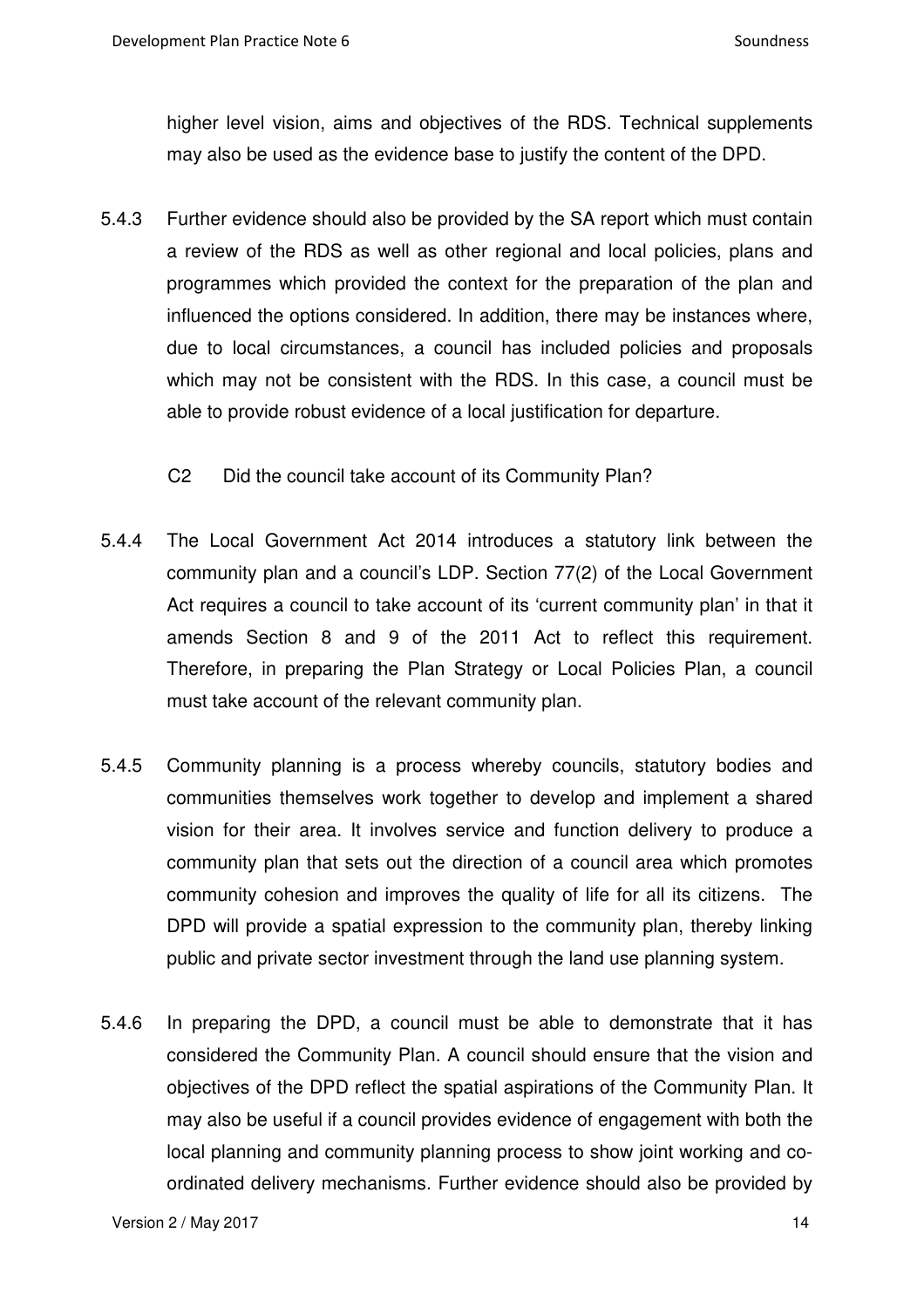the council's review of regional and local policies, plans and programmes in the SA report. This exercise should help to highlight any implications which the Community Plan may have for the preparation of a council's DPD.

- C3 Did the council take account of policy and guidance issued by the Department?
- 5.4.7 In order to secure the orderly and consistent development of land and the planning of that development, the Department must issue policy in general conformity with the RDS and exercise its functions with the objective of furthering sustainable development. Policy and advice contained in guidance issued by the Department aims to provide a more detailed framework to set the context and ensure a consistency of approach for the preparation of a council's LDP.
- 5.4.8 Sections 8(5)(b) and 9(6)(b) of the 2011 Act require a council to take account of any policy or advice contained in guidance issued by the Department in the preparation of the Plan Strategy and Local Policies Plan, respectively. In addition, Section 20 also requires a council to have regard to any guidance issued by the Department and the Executive Office<sup>10</sup> in exercising any function under Part 2 Local Development Plans.
- 5.4.9 These statutory requirements aim to ensure that the DPD takes account of a range of policies and advice which cover the council area, particularly at the regional level. The Strategic Planning Policy Statement (SPPS)<sup>11</sup> sets out regional planning policy for the two tier planning system. It covers issues such as the purpose of planning; new overarching core planning principles, the role of Development Plans and Development Management; sustainable development, community engagement in planning. Whilst the SPPS consolidates existing subject planning policies, policy direction also provided

<sup>10</sup> Under the Departments Act (Northern Ireland) 2016 and the Departments (2016 Act) (Commencement) Order (Northern Ireland) 2016, on  $8<sup>th</sup>$  May 2016, the Office of the First Minister and deputy First Minister (OFMdFM) was renamed the Executive Office, the Department for Regional Development was renamed the Department for Infrastructure and the Department of the Environment was dissolved, so amending section 20(a), (b) and (c) of the 2011 Act. 11 The SPPS was published on 28 September 2015.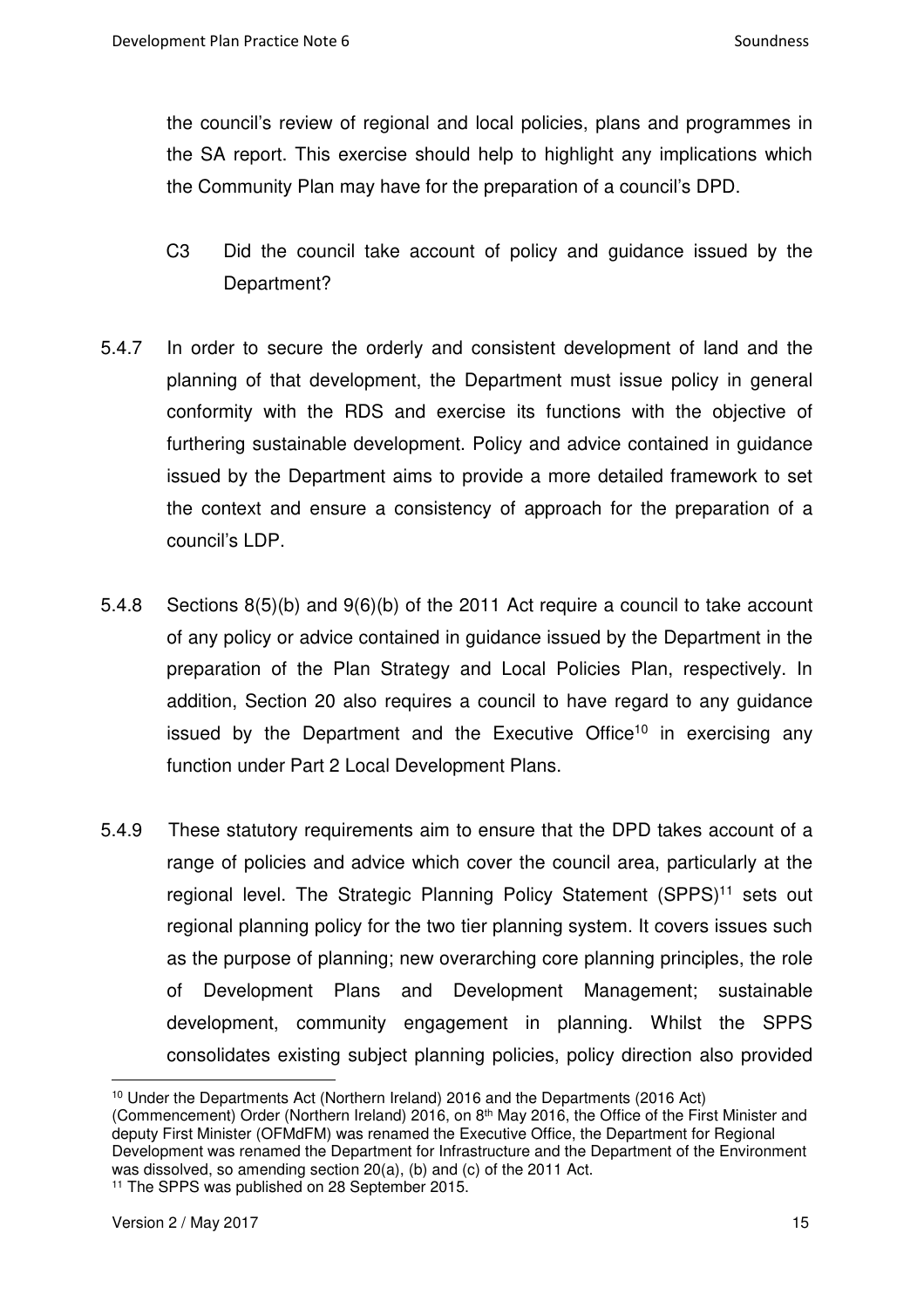by land-use planning policies within extant Planning Policy Statements and remaining provisions within the Planning Strategy for Rural Northern Ireland continue to be in force until such times as they are replaced. A council will therefore be required to ensure that it has taken account of the prevailing regional planning policy context in the preparation of its DPD.

- 5.4.10 A council should therefore be able to show how policy formulation and development has taken account of the SPPS and any other relevant policy and guidance prepared by the Department. Relevant regional policy should be referred to throughout the DPD to show the linkage between policies and proposals and how they help to implement the core principles, aims and objectives. Technical supplements may also be used as the evidence base to justify the content of the DPD.
- 5.4.11 Further evidence should also be provided by a council's review of regional and local policies, plans and programmes in the SA report. This exercise should help to highlight any implications which regional policy may have for the preparation of a council's DPD.
	- C4 Has the plan had regard to other relevant plans, policies and strategies relating to the council's district or to any adjoining councils' district?
- 5.4.12 In the preparation of the Plan Strategy or Local Policies Plan, Sections 8(5)(c) and 9(6)(c) of the 2011 Act require a council to take account of any such matters as the Department may prescribe or in a particular case direct. In addition Sections 8 and 9 also provide that the council may have regard to such other information and consideration as appear to be relevant. In addition, Section 9(5) also requires that a council's LPP must be consistent with the PS.
- 5.4.13 As a Plan Strategy and a Local Policies Plan contain objectives, strategic and local policies which may have implications beyond its council area, a council must have regard to other relevant plans, policies and strategies, not only in its own district but also in its adjoining area. As such, a council may have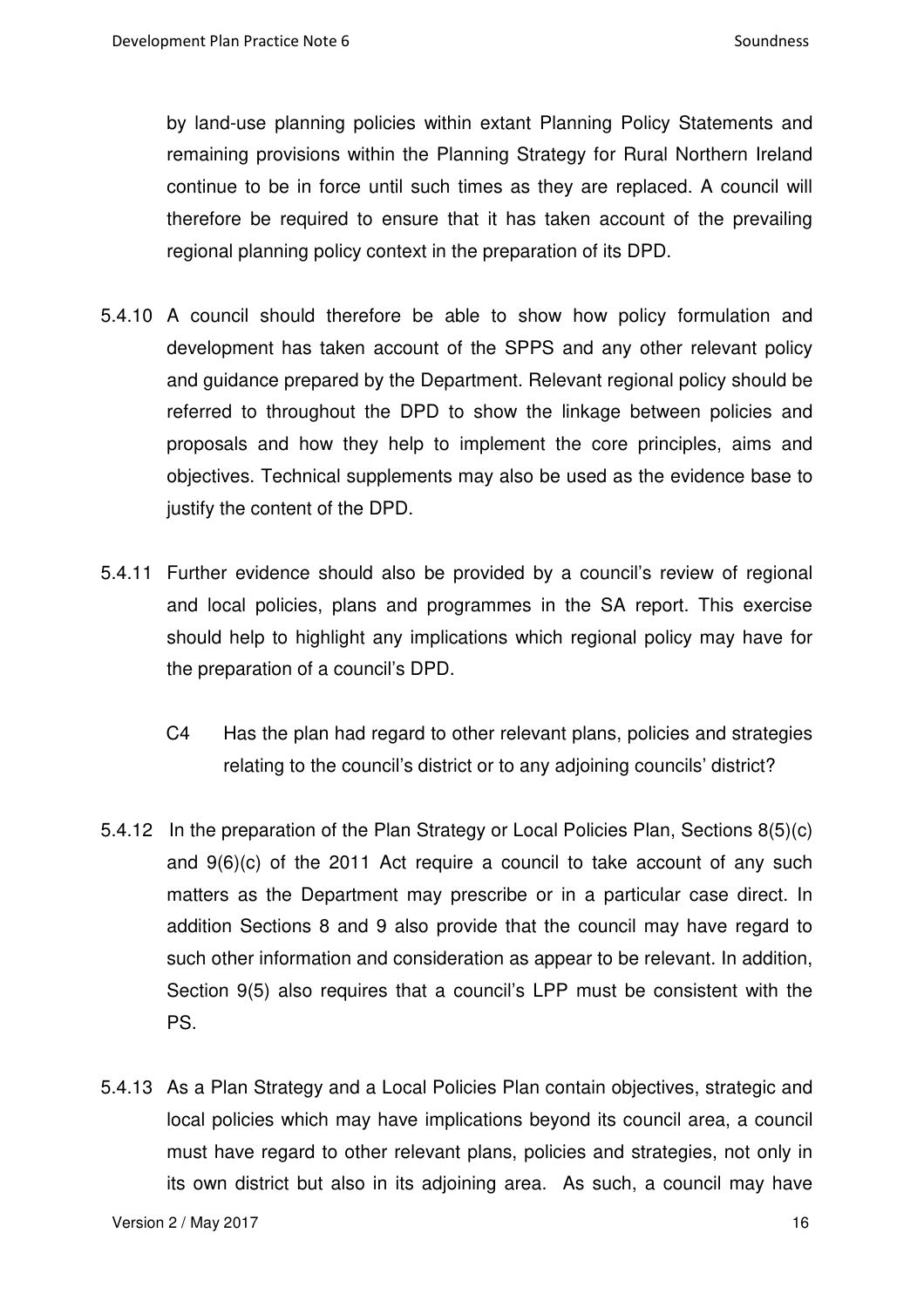regard to other plans and topic based strategies e.g. transport, recreation and economic development, as considered relevant and which may also have cross boundary implications for its neighbouring council. The preparation of the DPD also provides an opportunity to integrate aims and objectives of these other plans and strategies to facilitate an integrated and co-ordinated approach to the implementation of higher level regional planning aims and objectives.

- 5.4.14 Linkage to relevant plans, policies and strategies will be particularly important in helping to justify policies and proposals which reflect local circumstances pertaining to a council and its adjoining area. In order to demonstrate that a council has had regard to this information, it may wish to provide evidence of consultations with adjoining councils and / or protocols for working together to ensure that any issues which need to be taken in account have been duly considered in the preparation of the DPD.
- 5.4.15 Furthermore, representations submitted from bodies regarding the consideration of relevant plans, policies and strategies and how a council has subsequently dealt with these may also help to demonstrate how it has considered this information in the preparation of its POP and DPD.
- 5.4.16 The principle source of evidence will be provided by the content of a council's DPD and that of an adjoining council district. The DPDs will be examined to determine if they are compatible and ensure that any cross boundary issues are addressed appropriately. Technical supplements may also be used to refer to the range of documents and evidence base considered to justify the policies and proposals contained in the DPD. Further evidence should also be provided by a council's review of plans, policies and strategies in the SA report as well as transboundary consultations where applicable. This exercise should help to highlight any implications which relevant plans, policies and strategies may have for the preparation of a council's DPD.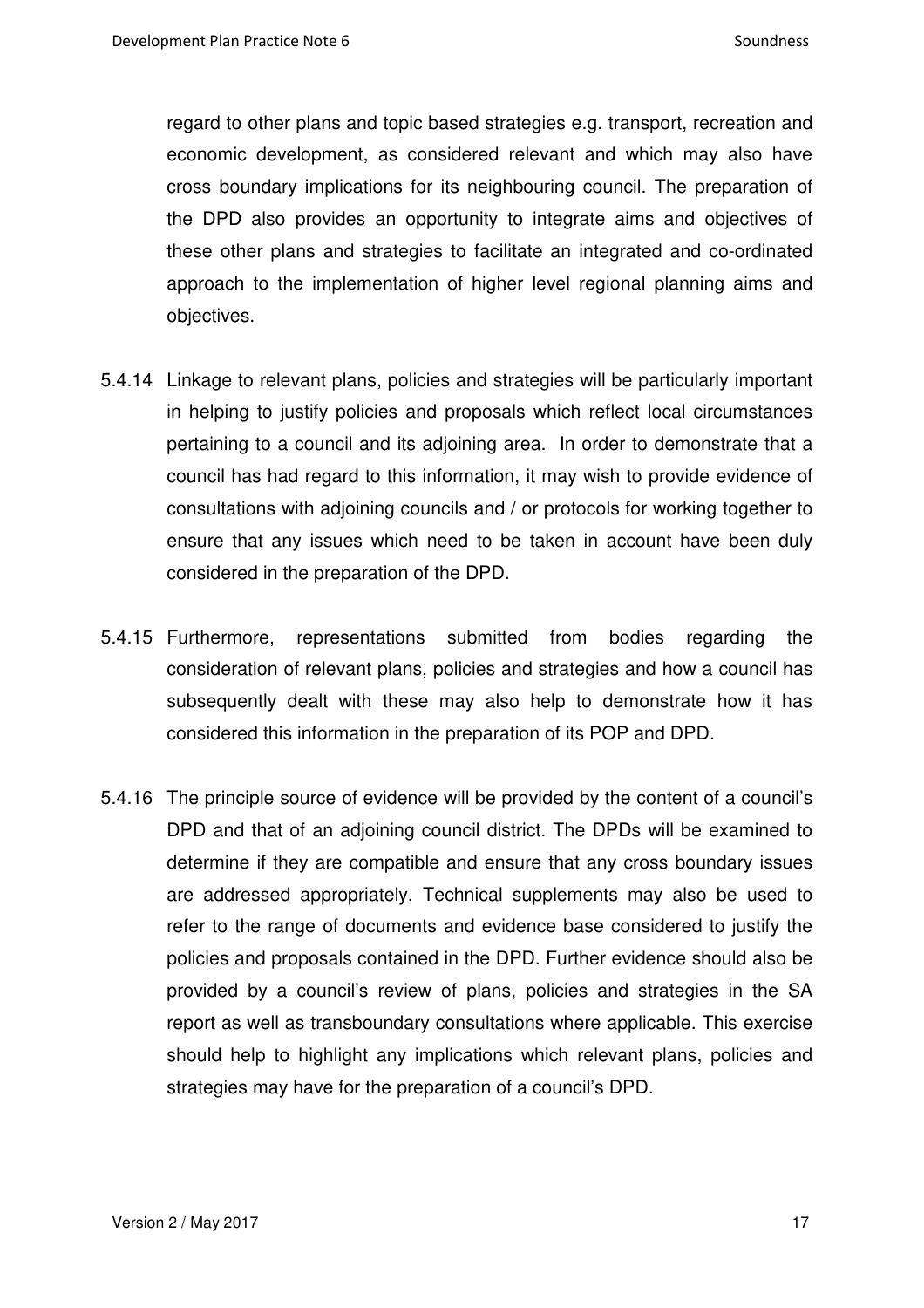#### 5.5 Coherence and effectiveness tests

- CE1 The DPD sets out a coherent strategy from which its policies and allocations logically flow and where cross boundary issues are relevant it is not in conflict with the DPDs of neighbouring councils.
- 5.5.1 Sections 8(2) and 9(2) of the 2011 Act set out requirements for the content of the Plan Strategy and Local Policies Plan, respectively. Part 4 of the LDP Regulations set out the minimum standards and more detailed requirements regarding the form and content of the DPD.
- 5.5.2 A council should clearly set out a coherent strategy to deliver aims and objectives for its area in the DPD. The strategy should be ambitious but realistic setting out the long term vision for a council area. It should be concise and distinctive to a council area, reflect the challenges that a council area faces and incorporate the aims and objectives of its agreed community plan.
- 5.5.3 The objectives of the DPD should be informed by an analysis of the characteristics of the area and must take into account the RDS, any policy or advice contained in guidance issued by the Department as well as any such matters as considered relevant. Furthermore, in the preparation of the Local Policies Plan, a council must ensure that it is consistent with the Plan Strategy for the area.
- 5.5.4 A council should also ensure that the objectives of the DPD are integrated with, add value to and assist the delivery of national, regional and local policies and strategies both within and beyond its council area. A council should therefore also ensure that its strategy is not in conflict with the DPDs of neighbouring councils by assessing any likely cross boundary implications of policies and proposals contained in its DPD to help ensure its compatibility with that of the neighbouring council and facilitate an integrated and coordinated approach to the implementation of higher level regional planning aims and objectives.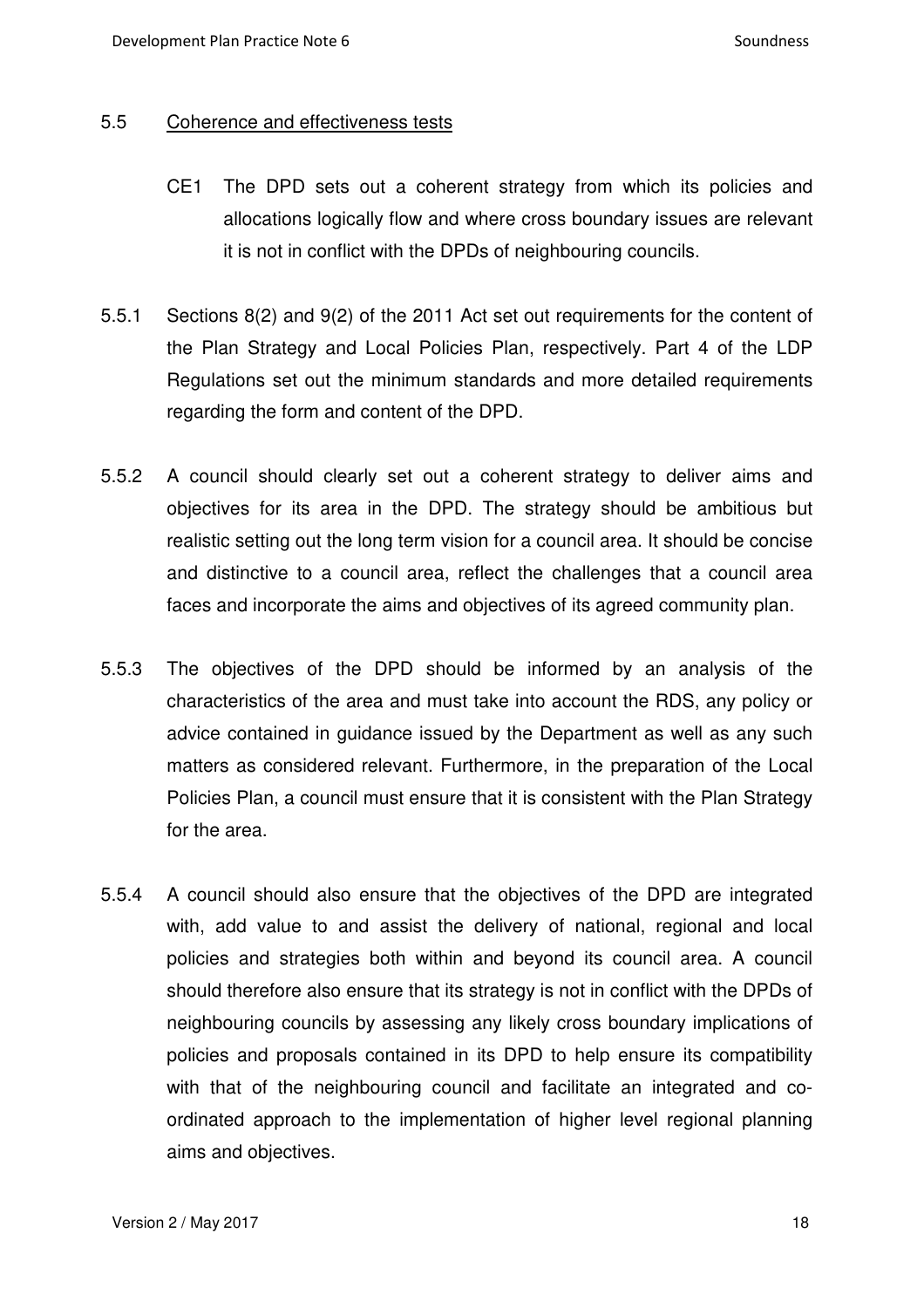- 5.5.5 The delivery of a council's strategy will also depend upon the implementation and integrity of the policies and proposals contained in the DPD. Policies and proposals should show how a council's vision, aims and objectives for the future development of the area are to be achieved. A council must clearly show how policies and proposals relate to the objectives of its DPD and provide reasoned justification which must be readily distinguishable in the DPD document. Furthermore, the objectives, policies and proposals within the DPD should be assessed to help ensure that they are consistent between themselves.
- 5.5.6 Evidence for the coherence of the strategy will mainly be provided by the DPD. The DPD should set out the objectives for the strategy and how these are to be achieved by policies and proposals for a council area. Policies and proposals must also be supported by reasoned justification. Technical supplements may also be used to refer to the range of documents and evidence base considered to justify the policies and proposals contained in the DPD.
- 5.5.7 Further evidence should also be provided by a council's review of plans, policies and strategies in the SA report including any transboundary consultations where applicable. This exercise should help to highlight any implications which relevant plans, policies and strategies may have for the preparation of a council's DPD and also help to ensure that a council's DPD strategy is not in conflict with that of a neighbouring council. A council should also consider the compatibility of its objectives and policies and proposals to help to reduce the potential for conflicting issues arising during the implementation and delivery of its DPD.
	- CE2 The strategy, policies and allocations are realistic and appropriate having considered the relevant alternatives and are founded on a robust evidence base.
- 5.5.8 Sections 8 and 9 of the 2011 Act set out requirements for the preparation of the Plan Strategy and Local Policies Plan, respectively. In particular, Sections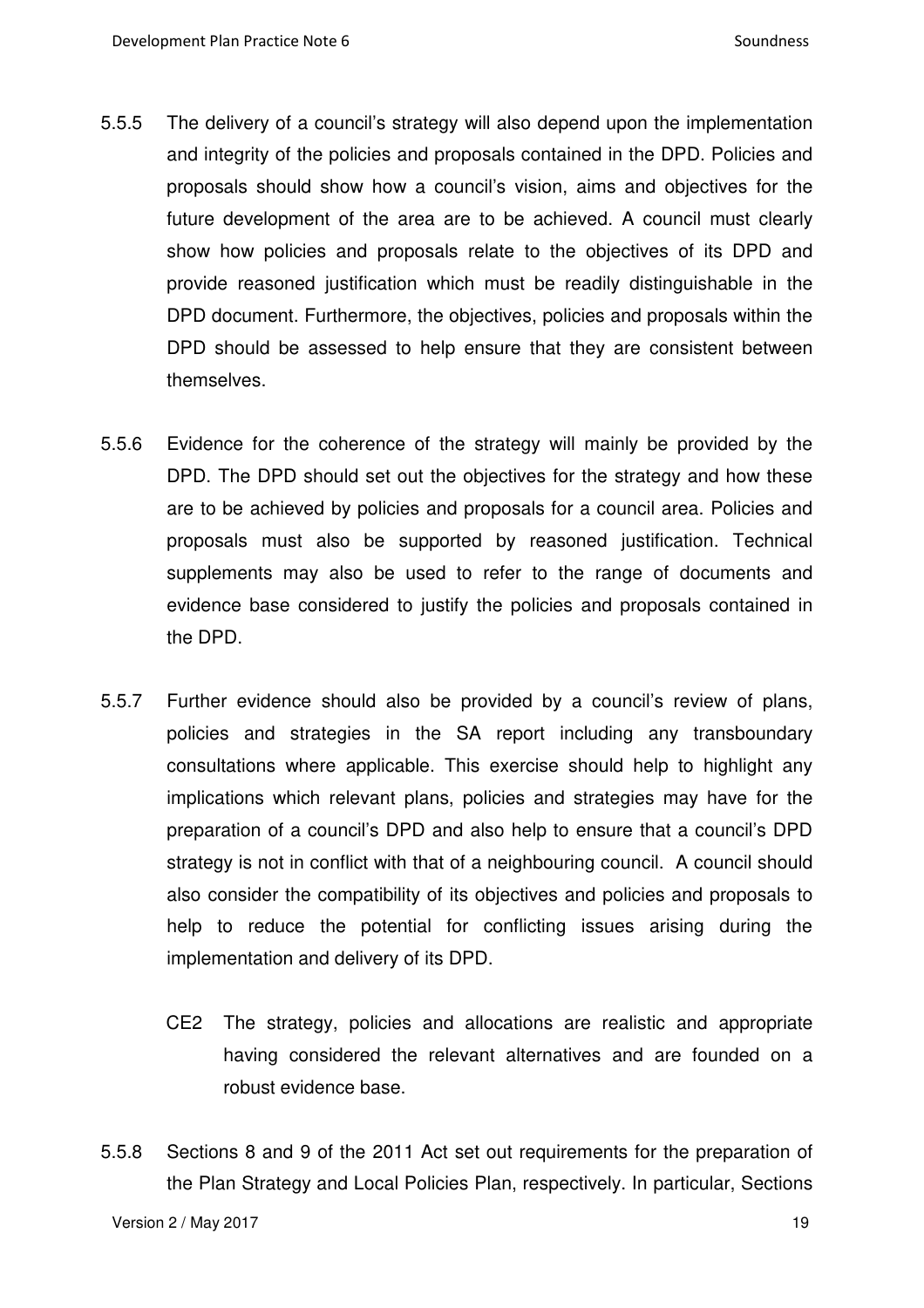8(6) and 9(7) require a council to carry out a sustainability appraisal and prepare a report of its findings. In doing so, a council must also incorporate the requirements of the European Directive 2001/42/EC on the assessment of effects of certain plans and programmes on the environment (SEA Directive). The Environmental Assessment of Plans and Programmes Regulations (Northern Ireland) 2004 (EAPP (NI)) set out more detailed requirements for SEA.

- 5.5.9 Similar to SEA, SA must be carried out from the outset and in parallel with the DPD and LDP preparation process. It should be an integral part of the plan making process and perform a key role in providing a sound evidence base for the plan which will play an important part in demonstrating that the DPD is 'sound'.
- 5.5.10 In order for the strategy, policies and allocations of the DPD to be realistic and appropriate, a council must be able to justify them by providing evidence of how they will help to deliver higher level objectives of the DPD in light of the alternatives available. As the council identifies the main issues which need to be addressed by the LDP, it should develop its alternative approaches to deal with them early in the plan making process. The consideration of relevant alternatives should be an iterative process and run concurrently with the LDP process from preparation of the POP right through to the LPP. Alternatives considered should be consistent with other aspects of the plan as well higher level plans and policies such as the RDS and SPPS and, in the case of the Local Policies Plan, the Plan Strategy. A council must also consider its Community Plan in the preparation of the DPD.
- 5.5.11 The process of SA should help to provide a sound evidence base to justify a council's POP and DPDs and make the decision making process more transparent. It should assist with identification of the appropriate alternatives by comparing them against the baseline environmental, economic and social characteristics of the area and also the likely situation without the implementation of the plan. The SA process also requires a council to take account of other policies, plans, programmes and sustainability objectives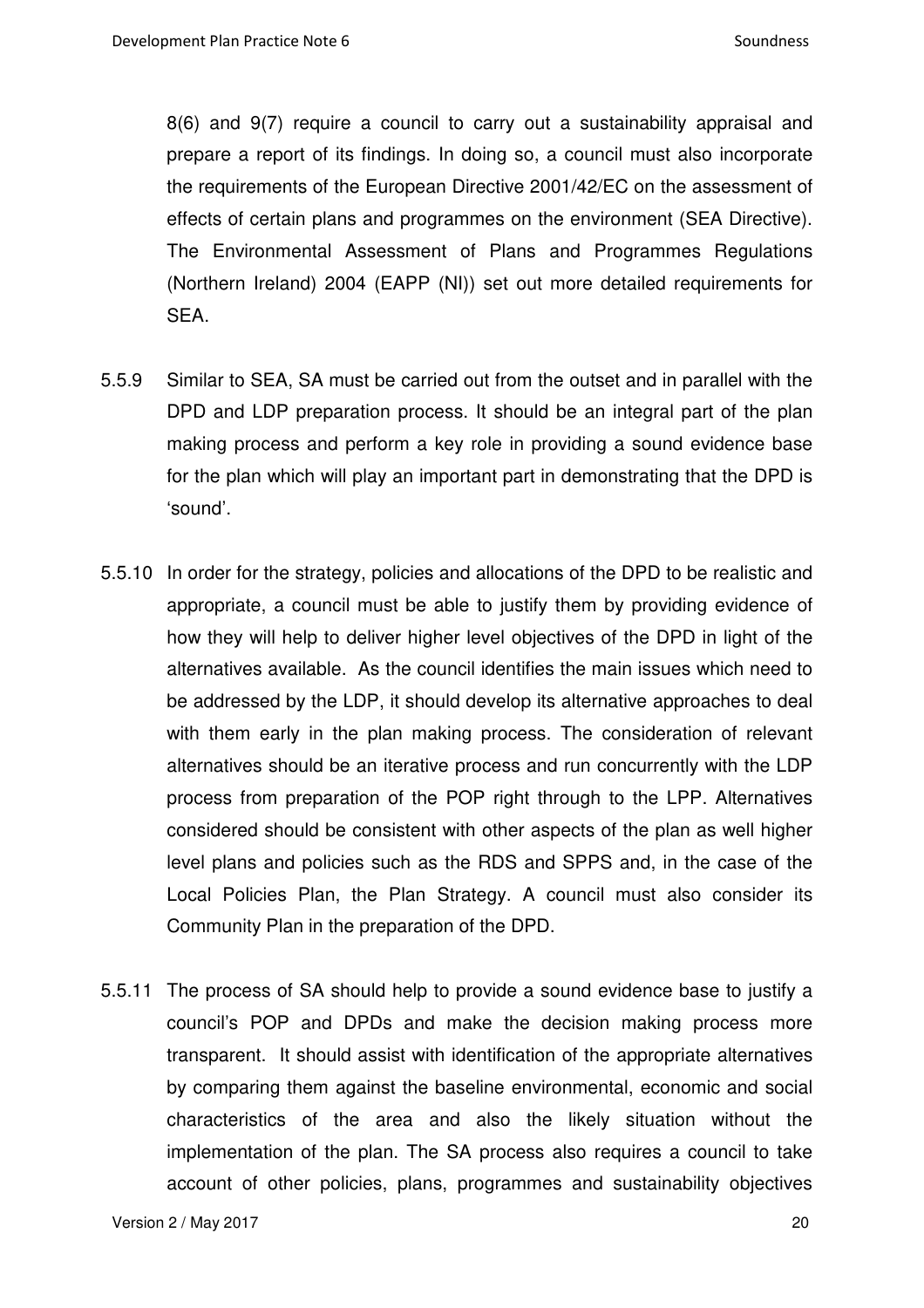relevant to the plan e.g. RDS and SPPS and where appropriate, this can be used as further justification for the strategy, policies and allocations of a council's DPD.

- 5.5.12 The SA report which accompanies the DPD will provide a fundamental part of the evidence base. Therefore the information requirements for the SA report should be clearly set out for ease of reference particularly for the IE. Baseline data, a council's review of the relevant plans and programmes, sustainability issues and problems will help justify the aims and objectives of the DPD as well as inform the development of a council's alternatives for its strategy, policies and proposals for the plan area. The SA will also help to demonstrate that the strategy, policies and proposals of DPD are the most appropriate through an objective and transparent process which should show how a council arrived at its decisions in the preparation of its DPD.
- 5.5.13 Furthermore, where a balance needs to be struck between competing alternatives, a council must be able to demonstrate how it arrived at its decision and provide relevant evidence as required. As well as SA, additional evidence may consist of responses from consultation bodies, the public consultation process and research / fact finding undertaken by a council. In addition, depending on issues raised, technical supplements may provide a useful source of evidence to justify the strategy, policies and proposals of the DPD.

CE3 There are clear mechanisms for implementation and monitoring.

- 5.5.14 Section 21 of the 2011 Act requires a council to prepare an annual monitoring report (AMR) which must contain information on the extent to which the objectives of the LDP are being achieved. Regulation 25 of the LDP Regulations sets out the minimum standards and more detailed requirements regarding the annual monitoring report.
- 5.5.15 Monitoring is essential for the delivery of the DPD and should provide the basis to trigger any requirement to amend the strategy, policies and proposals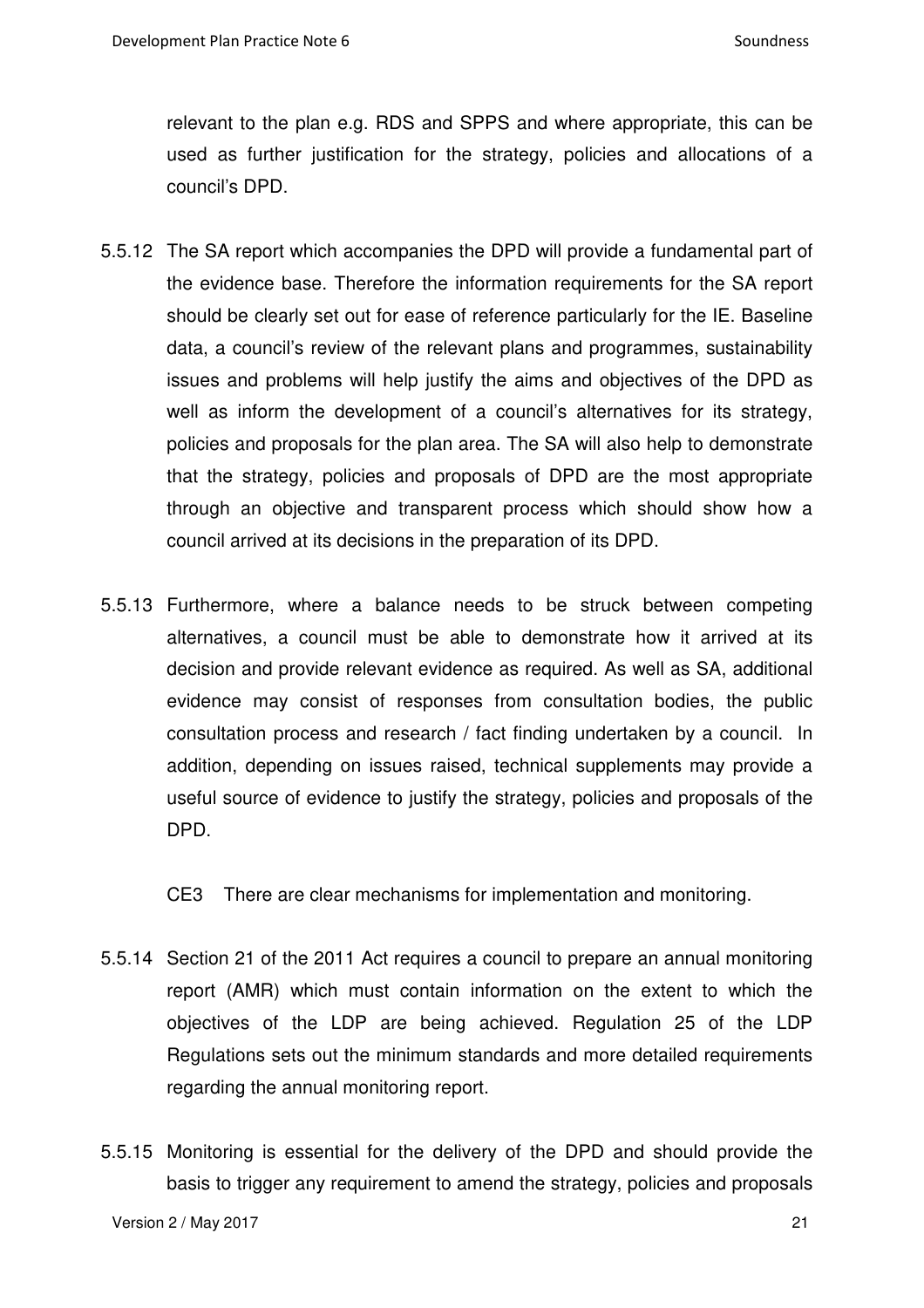of the DPD. As a minimum, the AMR should report on the amount of housing land and number of units built together with the amount of economic land in a council's area. A council may also include other information as it considers relevant. Where a policy is not being implemented, the AMR should state the reasons for this and set out the steps to secure its implementation.

- 5.5.16 The DPD must show how objectives, policies and proposals for the area will be implemented. Arrangements for monitoring and implementation which may include setting up appropriate structures to monitor and assess development on housing and economic land and ensuring appropriate delivery mechanisms e.g. working groups are set up to ensure that performance targets and measures are met. It may also be necessary to set out the infrastructure that will be required to support the DPD and ensure that it remains in line with prevailing regional policy, other relevant plans and programmes both within and beyond a council area.
- 5.5.17 Furthermore, a council must also undertake monitoring requirements as part of the SA and EQIA of its DPD. Where possible, a council may wish to use existing monitoring arrangements and information to reduce duplication of effort and maximise the efficient use of resources.
	- CE4 It is reasonably flexible to enable it to deal with changing circumstances.
- 5.5.18 As a LDP will provide a long term planning framework for a council area, a DPD is unlikely to be effective if it cannot deal with unexpected or changing circumstances. Social, economic and environmental issues may change over time and the DPD should be able to handle this uncertainty by alternative strategies if considered necessary.
- 5.5.19 A council should test and monitor the effectiveness of its policies and proposals to determine the extent to which LDP and DPD objectives are being achieved. Furthermore where a policy is not being implemented, the AMR must identify that policy and include a statement of the reasons why that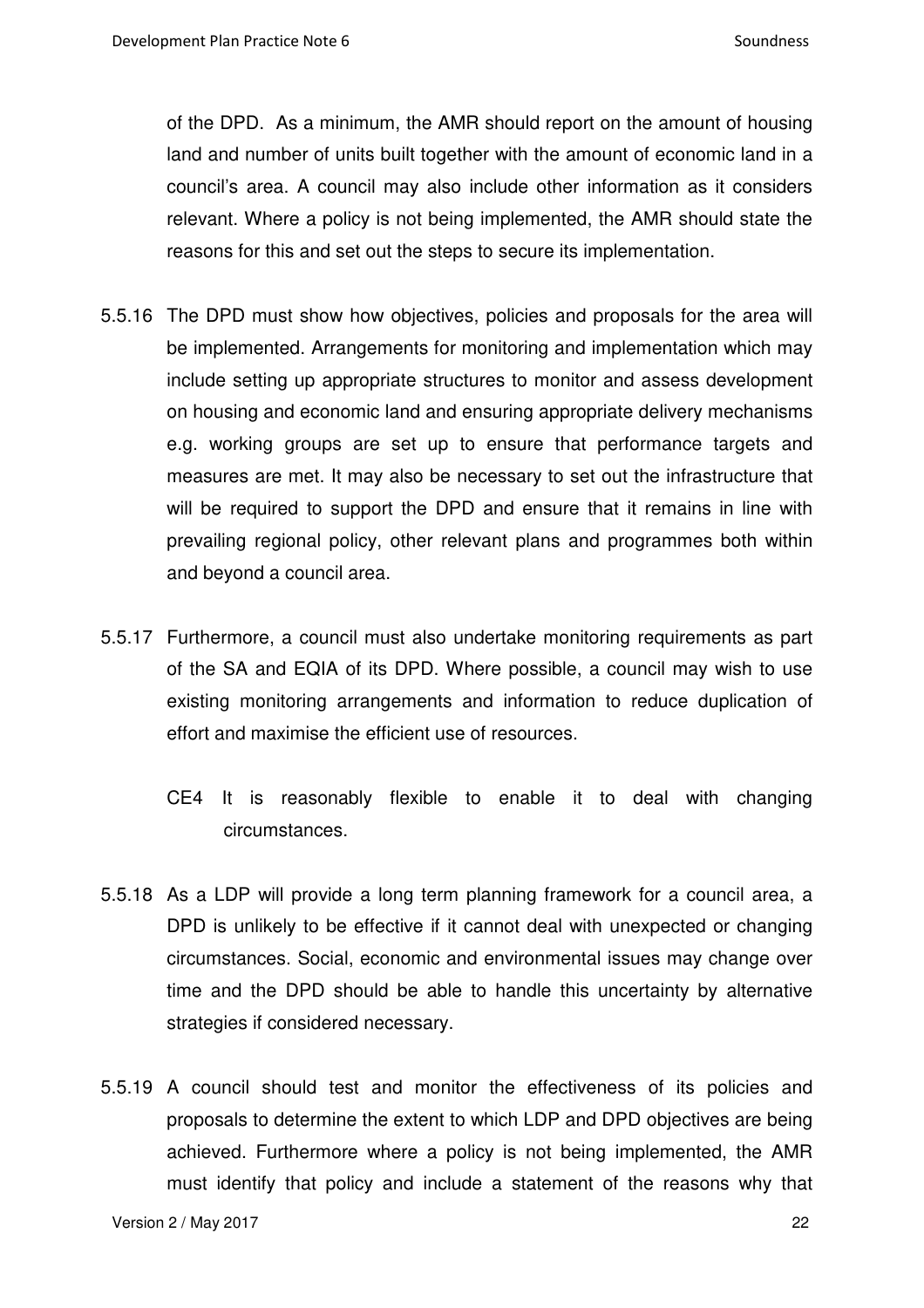policy is not being implemented and the steps that a council intend to take to secure its implementation. Alternatively, a council may prepare a revision of the LDP to replace or amend the policy. Therefore, the AMR will provide an important source of evidence to ascertain if policy changes or a review of the DPD will be required.

5.5.20 Furthermore, the assessment of alternatives as part of the SA<sup>12</sup> will also provide a source of evidence to demonstrate that a council has considered the implications and outcomes of the relevant alternatives for the DPD. Development Plan Practice Note 4 provides guidance on the assessment of alternatives as part of SA of the POP and DPD.

#### **6.0 The role of the Department**

- 6.1 Under Regulation 2 of the LDP Regulations, the Department is listed as a 'consultation body'. As a minimum, a council is required to meet these requirements in relation to 'consultation bodies', regarding engagement and consultation at particular stages and aspects of the LDP process. This will ensure that the Department is kept informed and up to date throughout the preparation process. In particular, these requirements will also facilitate the oversight role of the Department to ensure that a DPD has taken account of the RDS and other Departmental policy and guidance.
- 6.2 Furthermore in keeping with its oversight role, the Department may also advise a council in the interest of good practice. This may provide an opportunity for a council to address any issues or make an amendment to the DPD prior to its formal submission to the Department for IE. Once a council submits a DPD to the Department for IE, it may only withdraw it following a direction from the Department. Therefore, in order to avoid a protracted plan process, it is recommended that a council and the Department adopt a good practice approach of both formal and informal engagement throughout the LDP process.

<sup>12</sup> Development Plan Practice Note 4 Sustainability Appraisal incorporating Strategic Environmental Assessment.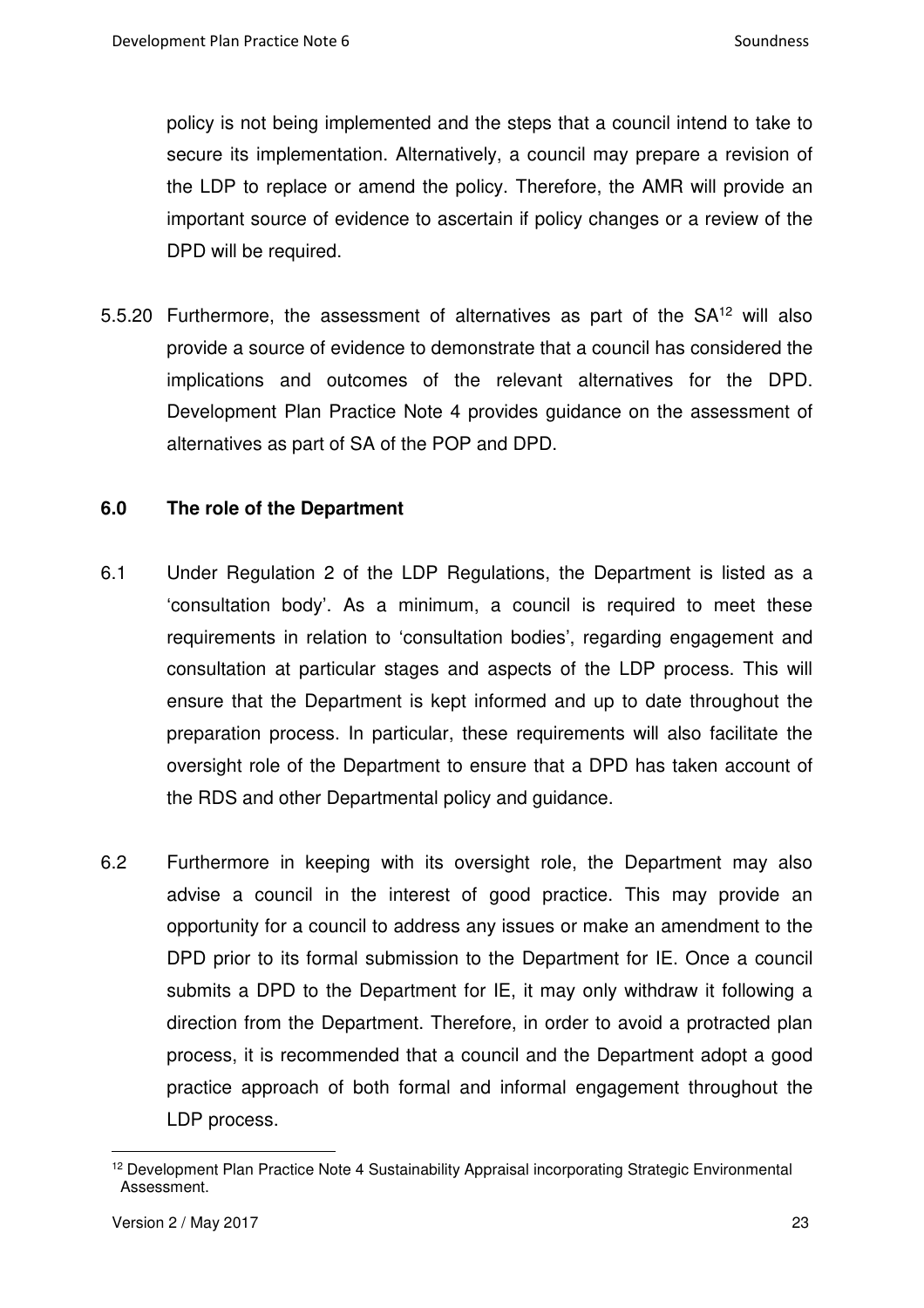#### **7.0 What happens if a DPD is found unsound?**

- 7.1 Where the independent examiner considers that statutory requirements and tests of soundness have not been met and where these issues cannot be addressed through modifications, it will recommend that the DPD should be withdrawn. If the Department agrees, it will direct a council to withdraw the DPD in accordance with Section 12 of the 2011 Act and Regulation 23 of the LDP Regulations.
- 7.2 Following this and depending upon the nature of the issues, a council must amend the DPD and repeat the relevant statutory requirements as set out in the 2011 Act and LDP Regulations. Only when a council considers that it has met these requirements, it must resubmit the amended DPD to the Department for IE. As this will undoubtedly lengthen and prolong the LDP process, a council must ensure that all statutory requirements and tests of soundness have been addressed accordingly in the first instance to ensure that the integrity of the DPD can withstand detailed scrutiny by IE.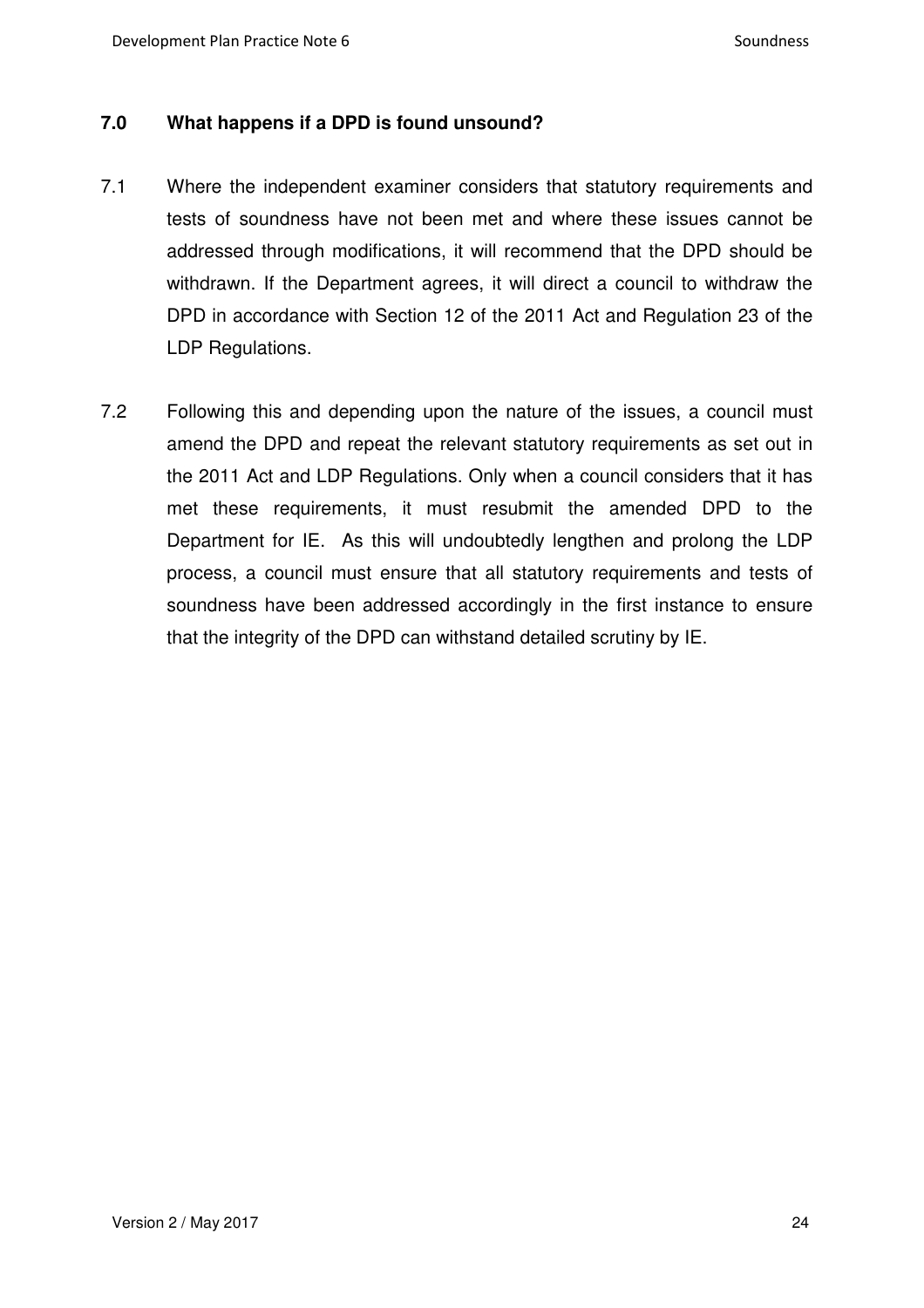#### **Appendix 1 – An example of a checklist from Planning Inspectorate Wales**

#### **Procedural Tests**

#### **Test 1: Prepared in accordance with the Local Development Scheme (LDS)**

#### *Key Questions*:

- Is the DPD identified in the authority's LDS?
- Have the details set out in the LDS such as the role, rationale or scope of the DPD been met?

#### *Evidence:*

The LPA's LDS and their self assessment of soundness where produced. A DPD which was not included in the LPA's LDS should not come forward to examination.

## **Test 2: Prepared in compliance with SCI (where adopted) or 2004 Regulations (where not adopted)**

#### *Key Questions:*

- Having regard to the nature of the DPD, have all of the relevant consultation/ participation procedures set out in the SCI been carried out?
- If no SCI exists, have the minimum requirements of the Town and Country Planning (Local Development) (England) Regulations 2004 been met?

#### *Evidence:*

The LPA'S SCI; the Consultation Statement produced for the DPD which should show how the LPA has carried out its consultation procedures and how these relate to their SCI or the Regulations; the Regulations; and the LPA's self assessment of soundness where produced.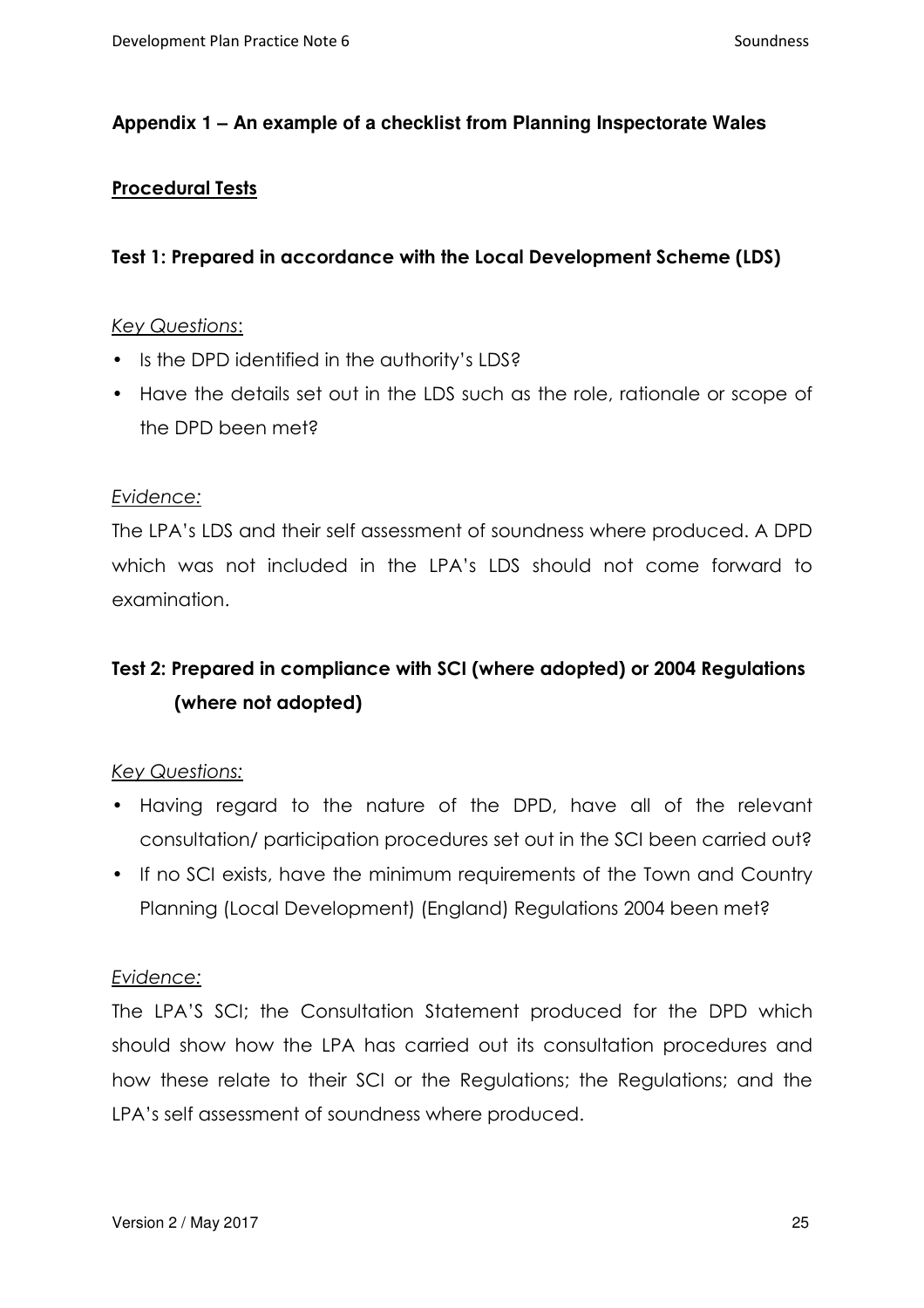#### **Test 3: Plans and policies subject to SA**

#### *Key Question*:

• Has SA been carried out in relation to the particular DPD in question?

#### *Evidence:*

The SA Report. The outcome of the SA process will be tested under the later tests of coherence, consistency and effectiveness.

#### **Conformity Tests**

# **Test 4: Spatial plan consistent with national policy in general conformity (with the RSS for the Region (or SDS in London), and had proper regard to any relevant plans, policies and strategies relating to the area and adjoining area**

*Part a: Is the spatial plan which has regard to other relevant plans, policies and strategies.* 

#### *Key Questions*:

- Does the DPD reflect the guidance on spatial planning which is set out in national policy?
- Has adequate account been taken of the relationship between the proposals in the DPD and other requirements, such as those of utility companies and agencies providing services in the area including their future plans or strategy and any requirements for land and premises, which should be prepared in parallel?
- It is clear how the DPD relates to other plans and strategies such as local transport plans which will influence the delivery of policies and proposals in the plan?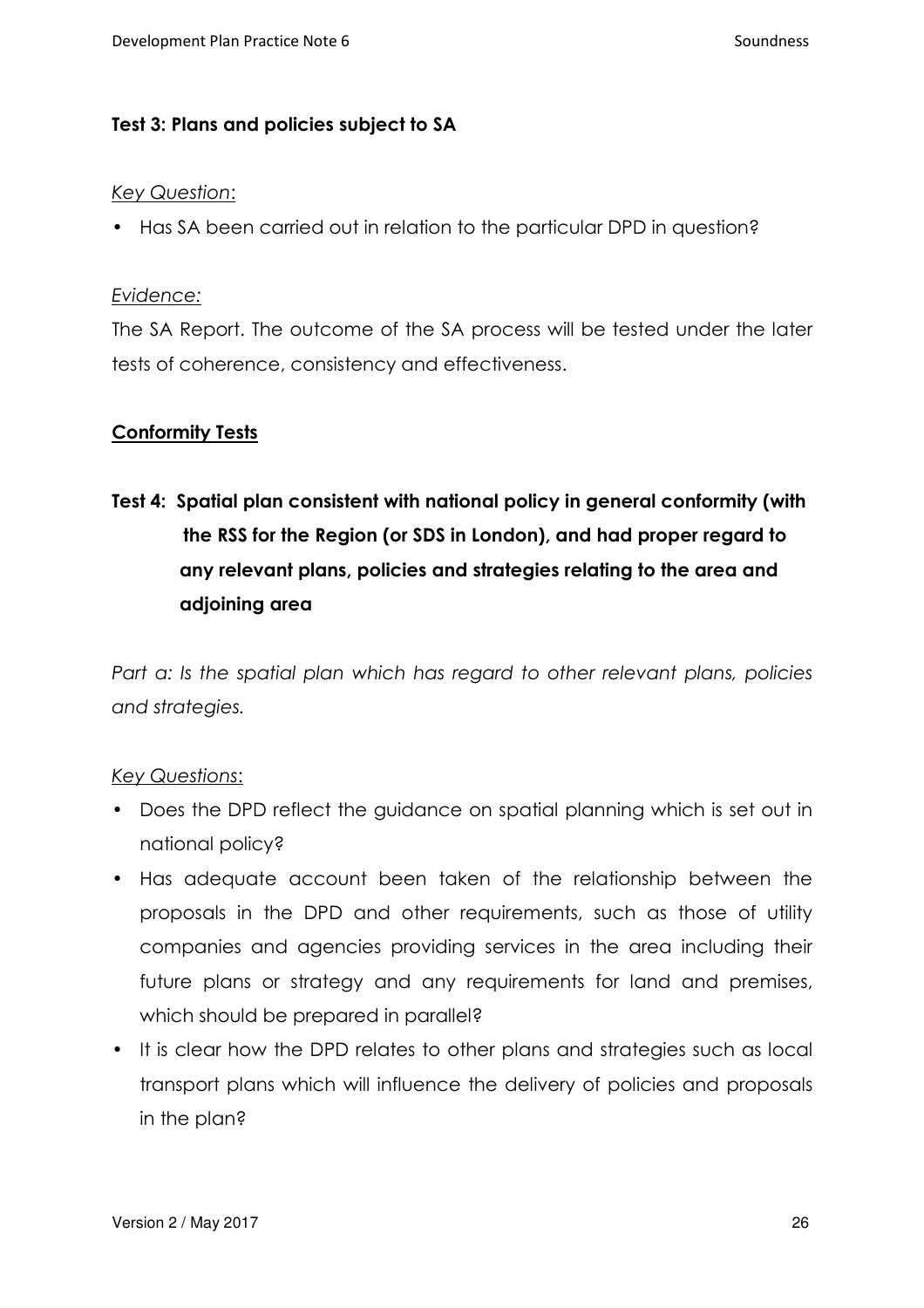• In two tier areas, does the DPD integrate effectively with plans prepared by the county council/ district council?

#### *Evidence:*

Depending on the nature of the DPD, a range of documents may be relevant, similar to those set out under test 7 below. The LPA's self-assessment of soundness, where produced, should indicate how this test has been met. Of particular significance will be representations from bodies that consider that the DPD either does not have sufficient regard to other relevant strategies for which they are responsible.

*Part b: It is consistent with national planning policy.* 

#### *Key Question:*

• Does the DPD contain any policies or proposals which are not consistent with national planning policy and, if so, is there a local justification?

#### *Evidence*:

PPGN's and PPS's and any representations from the relevant GO. Any local studies or other information which provide the basis for departing from national planning policy.

*Part c: The plan is in general conformity with RSS.*

#### *Key Question:*

• Does the DPD contain any policies or proposals which are not in general conformity with the RSS? If so, is there a local justification?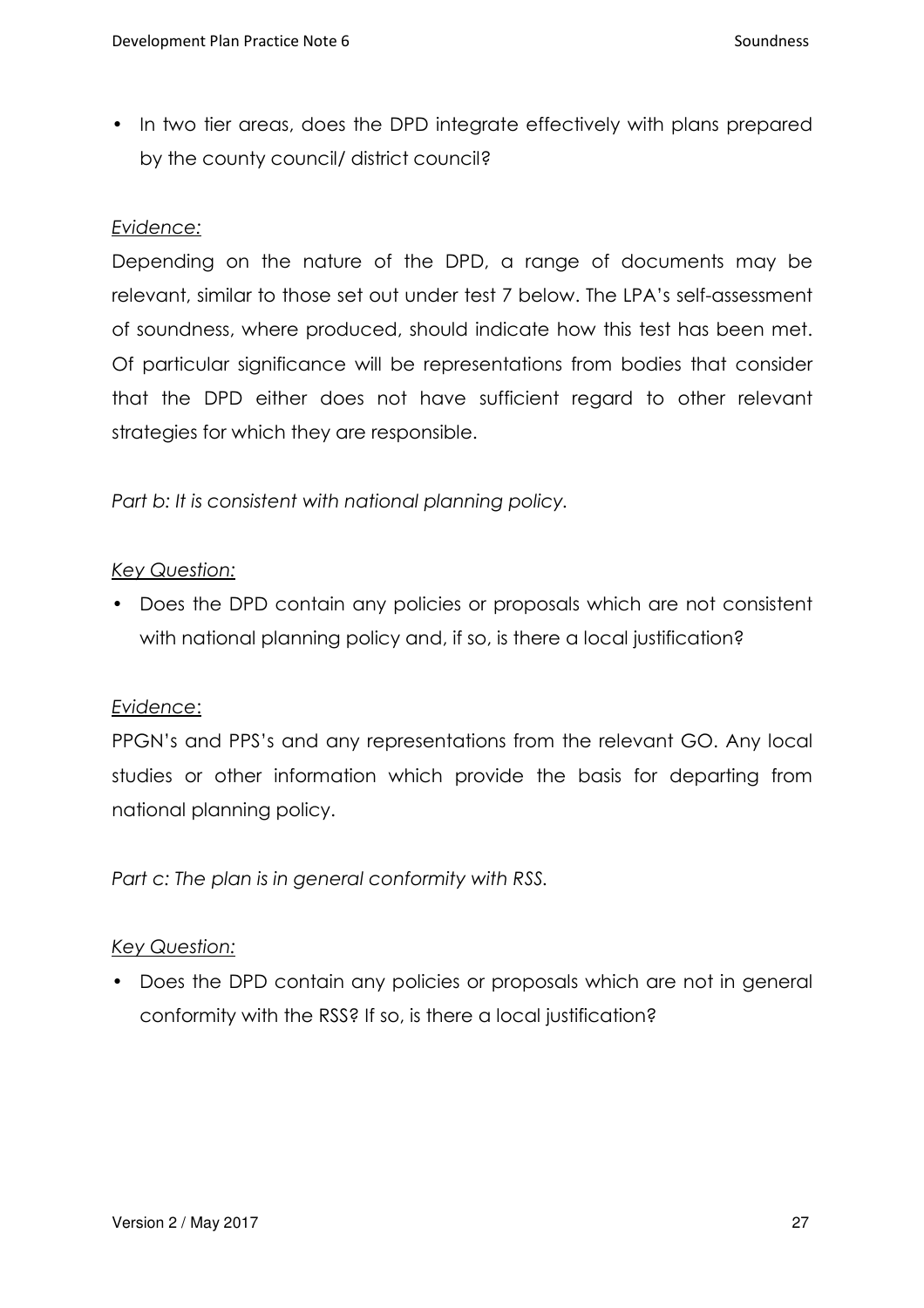#### *Evidence:*

The RSS and any representations from the Regional Planning Body. Any local studies or other information which provide the basis for departing from regional policy.

#### **Test 5: Regard to authority's community strategy**

#### *Key Question:*

• Does the DPD have regard to the Community Strategy by setting out policies and proposals which deliver key components of that strategy so far as they are consistent with or in general conformity with higher level planning policy and relate to the use and development of land?

#### *Evidence:*

The Community Strategy and any representations from the Local Strategic Partnership, where they have prepared the Community Strategy.

#### **Coherence, Consistency and Effectiveness Tests**

# **Test 6: Strategies/policies/allocations in the DPD are consistent within and between DPDs prepared by the authority and by neighbouring authorities, where cross boundary issues are relevant.**

#### *Key Questions:*

- Do the policies clearly relate to the objectives in the submitted DPD or a related DPD (eg. The Core Strategy)?
- Are the policy objectives within the DPD themselves consistent?
- Is it clear how the DPD relates to other plans in the authority's LDF and to other relevant plans prepared by neighbouring authorities?
- Where there are overlaps, are these consistent/ complimentary?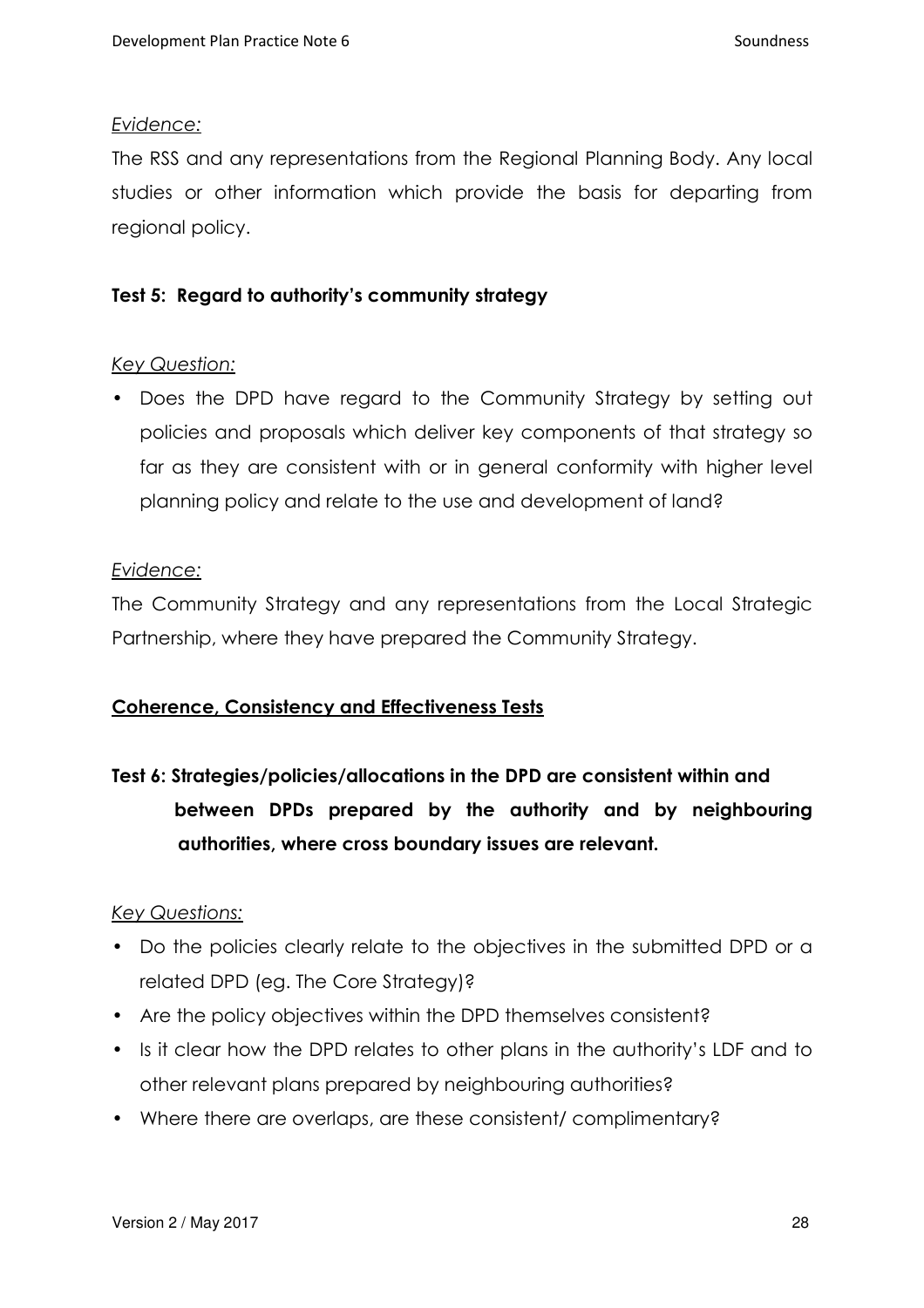- Are there any obvious gaps in the coverage of the DPD having regard to its purpose and the relevant requirements set out in national PPS's?
- Is it clear how any cross boundary issues are addressed?

#### *Evidence:*

The LPA's LDF and neighbouring authorities LDF's will be the principle source of evidence. The DPD should be clear what its purpose is and should show how the policies and proposals within it relate to other parts of The LDF and where relevant neighbouring authorities LDF. The DPD should explain, where necessary, why there may be perceived inconsistencies.

# **Test 7: Strategies/policies/allocations represent most appropriate in all circumstances, having considered the relevant alternatives, and are founded on a robust and credible evidence base.**

#### *Key Questions:*

- Is it clear that the LPA considered all reasonable options and alternatives in preparing the DPD?
- Are the assumptions in the DPD set out clearly and are they supported by evidence?
- Does the evidence clearly support the policies in the DPD?
- Is the evidence robust and credible ie. has it been prepared in accordance with national policy and good practice guidance?
- Where a balance has been struck in taking decisions between competing alternatives – is it clear how those decisions have been taken?

#### *Evidence:*

SA Report - this will be a fundamental part of the evidence base.

Depending on the nature of the DPD and the character of the area, there will be a range of other evidence required to assess this test. For Example; a Core Strategy's evidence may involve: urban capacity studies, urban and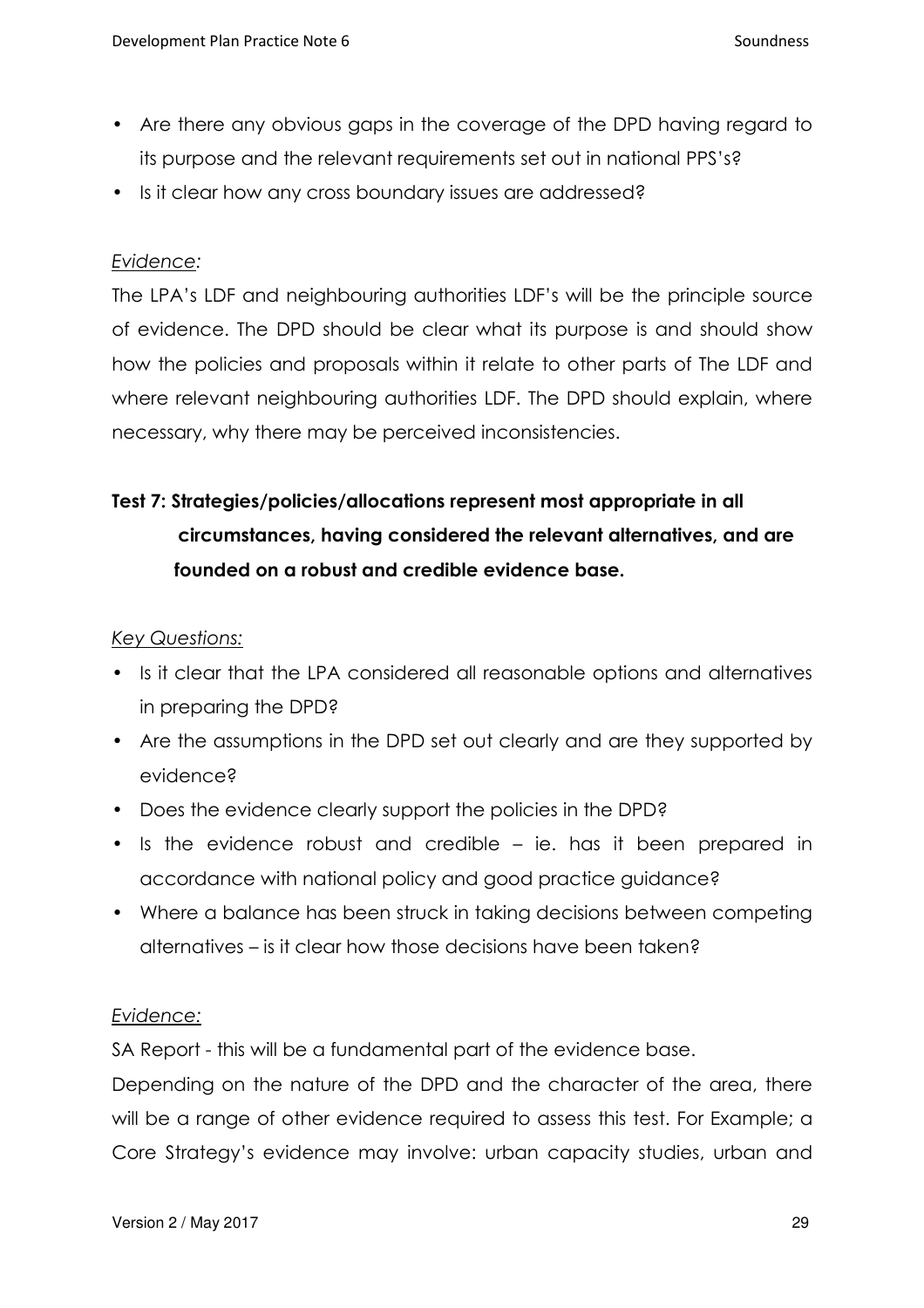rural regeneration strategies, local housing assessments, regional and local housing and economic strategies, local transport plans; health and education programmes and strategies; infrastructure providers' investment programmes and strategies; environmental programmes and assessments of waste management needs. However the aforementioned are suggested examples only and do not constitute a definitive and inclusive list.

#### **Test 8: Clear mechanisms for monitoring and review**

#### *Key Questions:*

- Does the DPD contain targets and milestones which relate to the delivery of the policies, including housing trajectories where the DPD contains housing allocations?
- Is it clear how these are to be measured and these linked to the production of the AMR?
- Are the delivery mechanisms and timescale for implementation for the policies clearly identified?
- Is it clear who is intended to implement each policy? Where the actions required to implement policy are outside the direct control of the LPA is there evidence that there is the necessary commitment from the relevant organisation to implementation of policies?
- Do the processes for measuring the success of the DPD accord with national guidance?
- Does the DPD explain how its key policy objectives will be achieved?

#### *Evidence:*

Similar to that required to assess test 7. In relation to site-specific allocations, however, this may include viability assessments of alternative sites. Relevant evidence might include reports or representations by main public and private sector delivery bodies.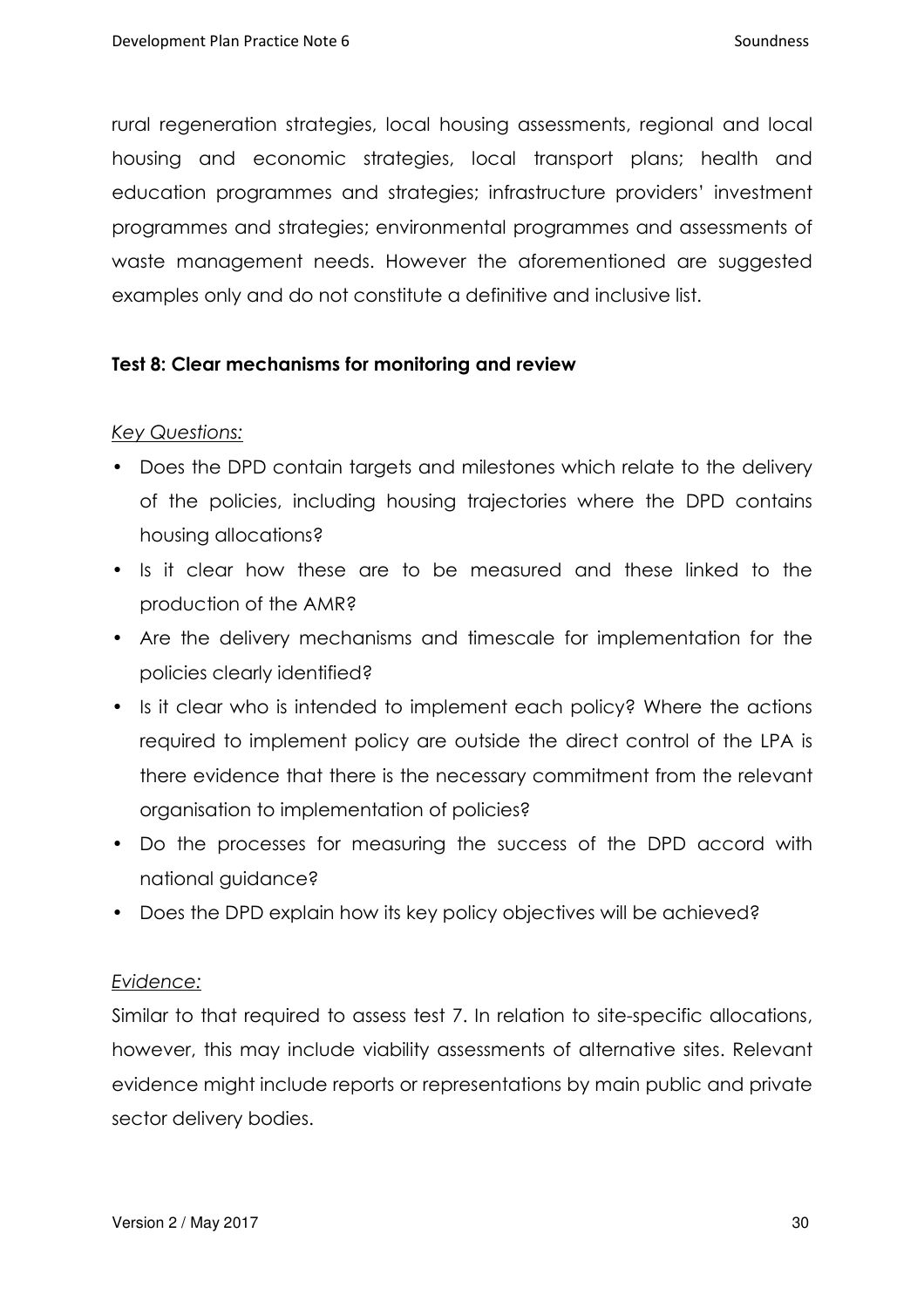## **Test 9: Reasonably flexible to enable the DPD to deal with changing circumstances**

#### *Key Questions:*

- Is the DPD flexible enough to respond to a variety of, or unexpected changes in, circumstances?
- Are there DC policies written in a generic form to enable them to provide a robust and consistent framework for considering planning applications?

#### *Evidence:*

The AMR will be an important source of evidence. Sensitivity testing of the policies in the DPD to potential changes in the assumptions that underpin them (such as economic growth or transport provision), and other sources of evidence for the DPD (see test 7) would help to demonstrate the robustness of the DPD to change.

Where there is a significant risk, the LPA should identify contingency options that will achieve the objectives of the DPD in the event that the policy in question cannot be delivered. The DPD should set out the basis for the contingencies identified.

Source: 'A Guide to the Examination of Local Development Plans', Planning *Inspectorate Wales.*